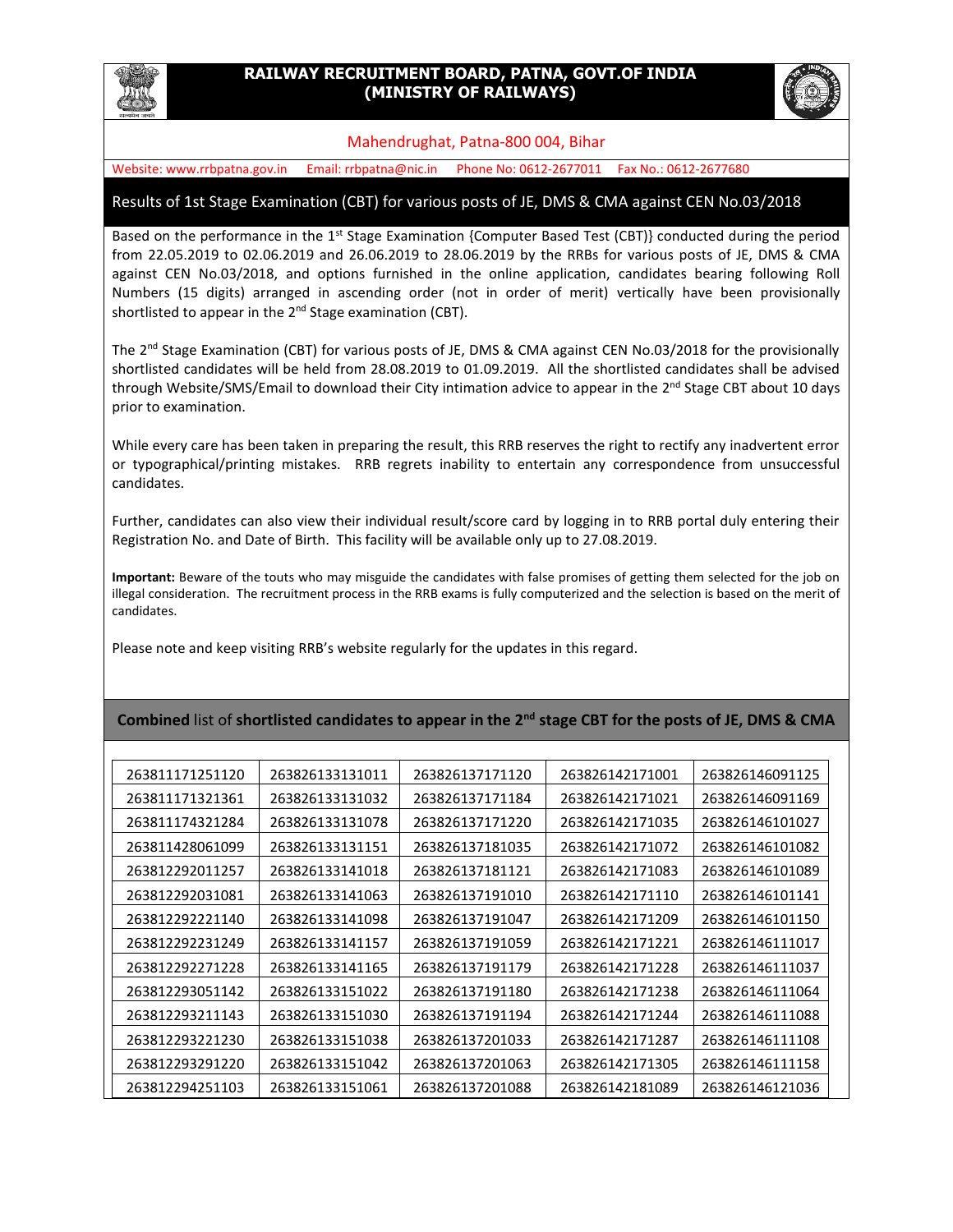| 263812294271068 | 263826133151073 | 263826137201203 | 263826142181090 | 263826146121153 |
|-----------------|-----------------|-----------------|-----------------|-----------------|
| 263812295051110 | 263826133151172 | 263826137201244 | 263826142181094 | 263826146131020 |
| 263812295081034 | 263826133151193 | 263826137211184 | 263826142181107 | 263826146131051 |
| 263812295131138 | 263826133161036 | 263826137221043 | 263826142181137 | 263826146131081 |
| 263812295131168 | 263826133161056 | 263826137221065 | 263826142181173 | 263826146131167 |
| 263812295141168 | 263826133161057 | 263826137221102 | 263826142181210 | 263826146131175 |
| 263812295151189 | 263826133161159 | 263826137221116 | 263826142181310 | 263826146141036 |
| 263812295251032 | 263826133171087 | 263826137221117 | 263826142191009 | 263826146141040 |
| 263812295321163 | 263826133171136 | 263826137231041 | 263826142191094 | 263826146141066 |
| 263812295331011 | 263826133171138 | 263826137231083 | 263826142191112 | 263826146141128 |
| 263812296011193 | 263826133181004 | 263826137231098 | 263826142191121 | 263826146141178 |
| 263812296141059 | 263826133181018 | 263826137231119 | 263826142191174 | 263826146141179 |
| 263812296161204 | 263826133181040 | 263826137241055 | 263826142191178 | 263826146151026 |
| 263812296261043 | 263826133181093 | 263826137241072 | 263826142191183 | 263826146151115 |
| 263812296301227 | 263826133181131 | 263826137241090 | 263826142191284 | 263826146151122 |
| 263812296311288 | 263826133181175 | 263826137241101 | 263826142191314 | 263826146151149 |
| 263812296321023 | 263826133181184 | 263826137241123 | 263826142201008 | 263826146151156 |
| 263812296321068 | 263826133191009 | 263826137241152 | 263826142201043 | 263826146151171 |
| 263812297031190 | 263826133191010 | 263826137251006 | 263826142201059 | 263826146151181 |
| 263812297051195 | 263826133191022 | 263826137251007 | 263826142201088 | 263826146161007 |
| 263812297181078 | 263826133191138 | 263826137251012 | 263826142201102 | 263826146161123 |
| 263812297231128 | 263826133191142 | 263826137251044 | 263826142201166 | 263826146161133 |
| 263812297281200 | 263826133191178 | 263826137251048 | 263826142201178 | 263826146161153 |
| 263812297341128 | 263826133201062 | 263826137251068 | 263826142201194 | 263826146171006 |
| 263812298021285 | 263826133201103 | 263826137251079 | 263826142201226 | 263826146171014 |
| 263812298101254 | 263826133201140 | 263826137251132 | 263826142201227 | 263826146171023 |
| 263812298121267 | 263826133211007 | 263826137251180 | 263826142201228 | 263826146171096 |
| 263812298211067 | 263826133211077 | 263826137251183 | 263826142201285 | 263826146171133 |
| 263812298251085 | 263826133221016 | 263826137251188 | 263826142201306 | 263826146181026 |
| 263812298261127 | 263826133221021 | 263826137261017 | 263826142211069 | 263826146181063 |
| 263812299281171 | 263826133221042 | 263826137261141 | 263826142211128 | 263826146181072 |
| 263812299351098 | 263826133221118 | 263826137271033 | 263826142211242 | 263826146181111 |
| 263812300211159 | 263826133221139 | 263826137271068 | 263826142211276 | 263826146181134 |
| 263812300251195 | 263826133221156 | 263826137271128 | 263826142211277 | 263826146181170 |
| 263812300261052 | 263826133221167 | 263826137271138 | 263826142221037 | 263826146191001 |
| 263812301081165 | 263826133221189 | 263826137271151 | 263826142221090 | 263826146191117 |
| 263812301091165 | 263826133231022 | 263826137271152 | 263826142221115 | 263826146191160 |
| 263812301091171 | 263826133231030 | 263826137271180 | 263826142221244 | 263826146191190 |
| 263812301151140 | 263826133231040 | 263826137281026 | 263826142221280 | 263826146201024 |
| 263812301171099 | 263826133231052 | 263826137281065 | 263826142231010 | 263826146201034 |
| 263812301201136 | 263826133231060 | 263826137281087 | 263826142231042 | 263826146201094 |
| 263812301321075 | 263826133231063 | 263826137281132 | 263826142231056 | 263826146201112 |
| 263812301331165 | 263826133231086 | 263826137281164 | 263826142231084 | 263826146201141 |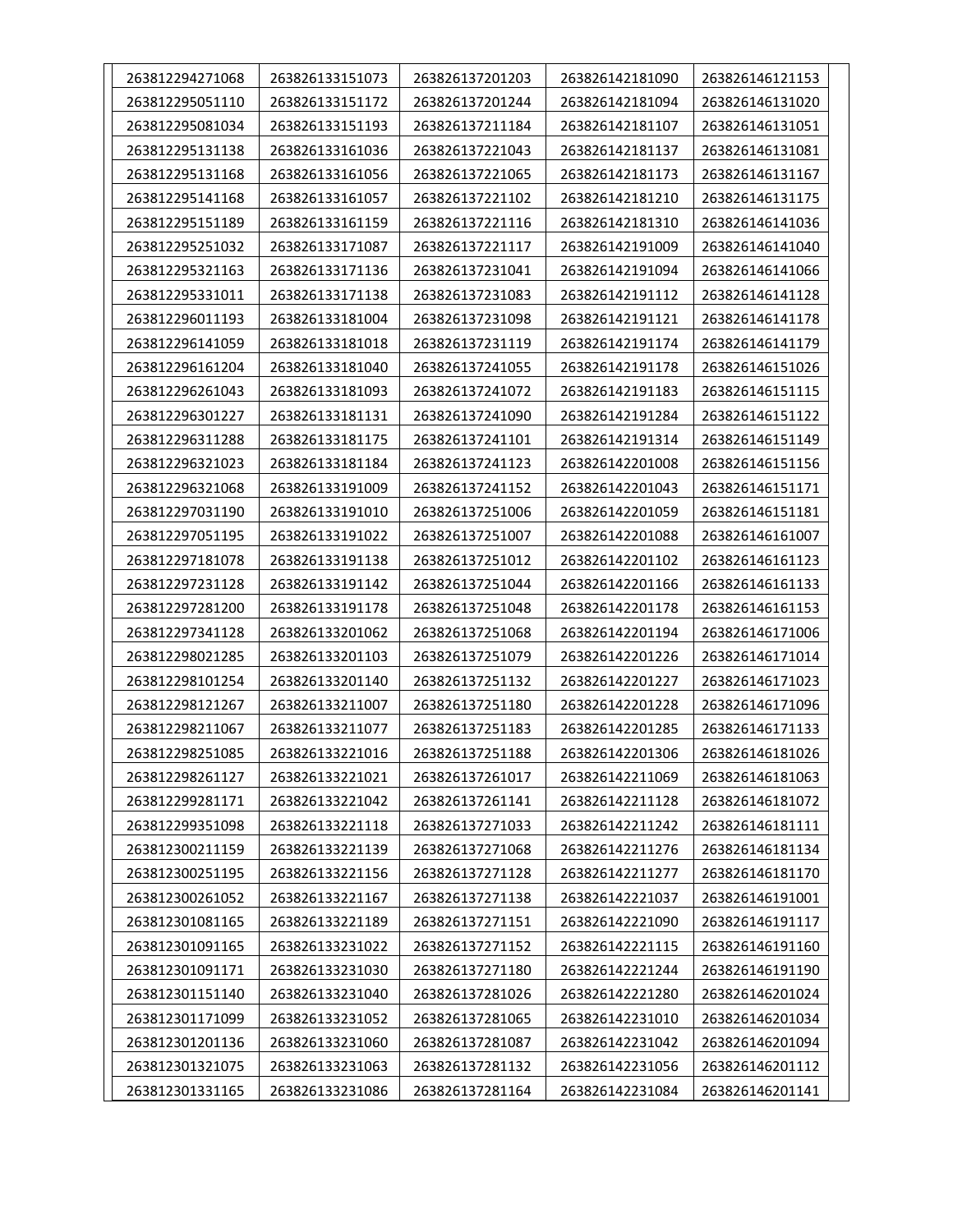| 263812302011054 | 263826133231108 | 263826137281165 | 263826142231091 | 263826146201149 |
|-----------------|-----------------|-----------------|-----------------|-----------------|
| 263812302081014 | 263826133231116 | 263826137281171 | 263826142231093 | 263826146201155 |
| 263812302301012 | 263826133231134 | 263826137291001 | 263826142231306 | 263826146201156 |
| 263812302321042 | 263826133231159 | 263826137291084 | 263826142241047 | 263826146211001 |
| 263812302331038 | 263826133231201 | 263826137301093 | 263826142241061 | 263826146211094 |
| 263812303031011 | 263826133231202 | 263826137301148 | 263826142241080 | 263826146211104 |
| 263812303041103 | 263826133241048 | 263826137301186 | 263826142241203 | 263826146211132 |
| 263812303081023 | 263826133241106 | 263826137311039 | 263826142241217 | 263826146211138 |
| 263812303151062 | 263826133241116 | 263826137311077 | 263826142251023 | 263826146211196 |
| 263812304021033 | 263826133241132 | 263826137311090 | 263826142251041 | 263826146211198 |
| 263812304041055 | 263826133241152 | 263826137311095 | 263826142251077 | 263826146221005 |
| 263812304131103 | 263826133241155 | 263826137311146 | 263826142251149 | 263826146221027 |
| 263812304151002 | 263826133241206 | 263826137311153 | 263826142251212 | 263826146221041 |
| 263812305291165 | 263826133261008 | 263826137321021 | 263826142251219 | 263826146221045 |
| 263812307231066 | 263826133261020 | 263826137321025 | 263826142251221 | 263826146221053 |
| 263812307251253 | 263826133261023 | 263826137321074 | 263826142251222 | 263826146221062 |
| 263812307271190 | 263826133261028 | 263826137321120 | 263826142251224 | 263826146221066 |
| 263812307301199 | 263826133261057 | 263826137321126 | 263826142251286 | 263826146221084 |
| 263812307301272 | 263826133261142 | 263826137331015 | 263826142251312 | 263826146221140 |
| 263812308051071 | 263826133261147 | 263826137331071 | 263826142251315 | 263826146221171 |
| 263812310101049 | 263826133261152 | 263826137331077 | 263826142261011 | 263826146221174 |
| 263812310311039 | 263826133261197 | 263826137331105 | 263826142261034 | 263826146221200 |
| 263812311111152 | 263826133271002 | 263826137331162 | 263826142261041 | 263826146221213 |
| 263812311131152 | 263826133271088 | 263826137331184 | 263826142261078 | 263826146231049 |
| 263812311161038 | 263826133271110 | 263826137331190 | 263826142261118 | 263826146231076 |
| 263812311231045 | 263826133271170 | 263826137331196 | 263826142261173 | 263826146231099 |
| 263812311261044 | 263826133271175 | 263826137341029 | 263826142261216 | 263826146231130 |
| 263812311271126 | 263826133271181 | 263826137341040 | 263826142261269 | 263826146231139 |
| 263812312021133 | 263826133271187 | 263826137341062 | 263826142261280 | 263826146231143 |
| 263812312021207 | 263826133281028 | 263826137341092 | 263826142271015 | 263826146231173 |
| 263812312071430 | 263826133281043 | 263826137341101 | 263826142271033 | 263826146231217 |
| 263812312091088 | 263826133281067 | 263826137341166 | 263826142271050 | 263826146241010 |
| 263812312091287 | 263826133291058 | 263826137341181 | 263826142271065 | 263826146241026 |
| 263812312161028 | 263826133291059 | 263826137341187 | 263826142271131 | 263826146241047 |
| 263812312181011 | 263826133291150 | 263826137341188 | 263826142271150 | 263826146241091 |
| 263812312181131 | 263826133291151 | 263826137341215 | 263826142271179 | 263826146241106 |
| 263812312211185 | 263826133291167 | 263826137351036 | 263826142271306 | 263826146241158 |
| 263812312221166 | 263826133301049 | 263826137351127 | 263826142271309 | 263826146241214 |
| 263812312251205 | 263826133301050 | 263826137351168 | 263826142281049 | 263826146241215 |
| 263812312321072 | 263826133301068 | 263826137351298 | 263826142281055 | 263826146251052 |
| 263812436041043 | 263826133301091 | 263826138011007 | 263826142281222 | 263826146251056 |
| 263812436041257 | 263826133311065 | 263826138011075 | 263826142281234 | 263826146251144 |
| 263812436281336 | 263826133311077 | 263826138011102 | 263826142281280 | 263826146261002 |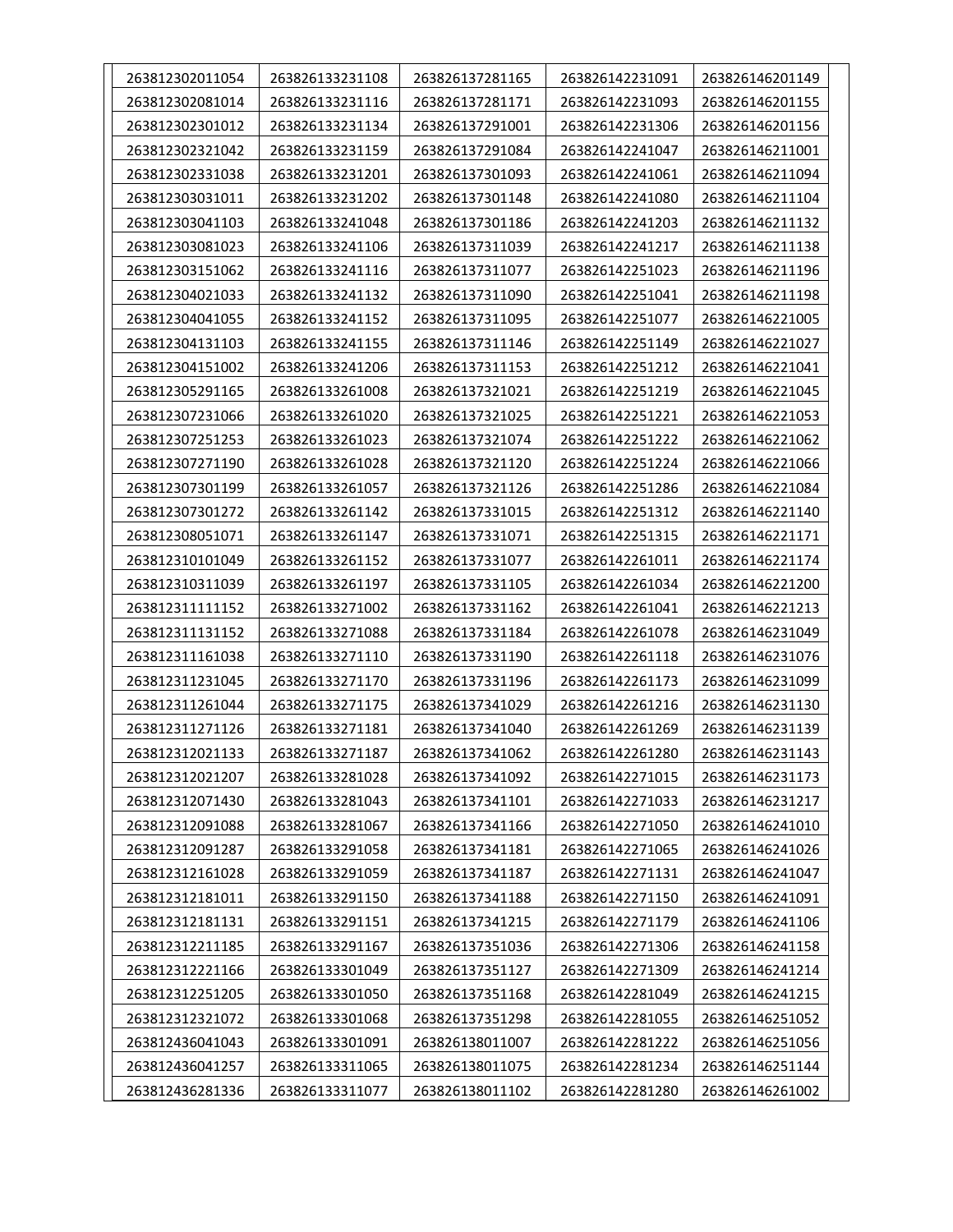| 263812437021209 | 263826133311088 | 263826138011163 | 263826142291007 | 263826146261013 |
|-----------------|-----------------|-----------------|-----------------|-----------------|
| 263812437081310 | 263826133311159 | 263826138011165 | 263826142291061 | 263826146261032 |
| 263812437111263 | 263826133311182 | 263826138021032 | 263826142291079 | 263826146261088 |
| 263812437161107 | 263826133311198 | 263826138021119 | 263826142291125 | 263826146261124 |
| 263812437171350 | 263826133321047 | 263826138021139 | 263826142291139 | 263826146261125 |
| 263812437241091 | 263826133321102 | 263826138021176 | 263826142291164 | 263826146261151 |
| 263812437241094 | 263826133321185 | 263826138021201 | 263826142291202 | 263826146271009 |
| 263813220121263 | 263826133321188 | 263826138021202 | 263826142291255 | 263826146271014 |
| 263813220271188 | 263826133321202 | 263826138021207 | 263826142291260 | 263826146271057 |
| 263813355211194 | 263826133331032 | 263826138021221 | 263826142301169 | 263826146271080 |
| 263813363051218 | 263826133331056 | 263826138021225 | 263826142301171 | 263826146271082 |
| 263813364041103 | 263826133331106 | 263826138031014 | 263826142301184 | 263826146271151 |
| 263813364321162 | 263826133331109 | 263826138031119 | 263826142301234 | 263826146271153 |
| 263813365141191 | 263826133341147 | 263826138031124 | 263826142301279 | 263826146271161 |
| 263813365161155 | 263826133341166 | 263826138031164 | 263826142311010 | 263826146271188 |
| 263813367041164 | 263826133341173 | 263826138031179 | 263826142311041 | 263826146271221 |
| 263813367171087 | 263826133341193 | 263826138041012 | 263826142311050 | 263826146281038 |
| 263813367231033 | 263826133341201 | 263826138041044 | 263826142311070 | 263826146281042 |
| 263813376141180 | 263826133351029 | 263826138041104 | 263826142311090 | 263826146281044 |
| 263813376321055 | 263826133351114 | 263826138041116 | 263826142311101 | 263826146281074 |
| 263813377201076 | 263826133351157 | 263826138041142 | 263826142311120 | 263826146281075 |
| 263813378101217 | 263826134011034 | 263826138041160 | 263826142311127 | 263826146281078 |
| 263813378121055 | 263826134011175 | 263826138041170 | 263826142311176 | 263826146281099 |
| 263813378241127 | 263826134011176 | 263826138041192 | 263826142311198 | 263826146281126 |
| 263813379121060 | 263826134011178 | 263826138051049 | 263826142311247 | 263826146281165 |
| 263813379251052 | 263826134011216 | 263826138051081 | 263826142311290 | 263826146281182 |
| 263813380171121 | 263826134011219 | 263826138051140 | 263826142321018 | 263826146291009 |
| 263813381011189 | 263826134011256 | 263826138051188 | 263826142321056 | 263826146291020 |
| 263813381011200 | 263826134021006 | 263826138061019 | 263826142321060 | 263826146291031 |
| 263813381241199 | 263826134021070 | 263826138061091 | 263826142321061 | 263826146291043 |
| 263813382031036 | 263826134021123 | 263826138061092 | 263826142321136 | 263826146291135 |
| 263813383091082 | 263826134021149 | 263826138061162 | 263826142321138 | 263826146291159 |
| 263813383221080 | 263826134021155 | 263826138061193 | 263826142321226 | 263826146291161 |
| 263813384211161 | 263826134021235 | 263826138061218 | 263826142331009 | 263826146291173 |
| 263813385121136 | 263826134021259 | 263826138071011 | 263826142331021 | 263826146291194 |
| 263813385191217 | 263826134021288 | 263826138071014 | 263826142331138 | 263826146291195 |
| 263813399021099 | 263826134031058 | 263826138071062 | 263826142331139 | 263826146291206 |
| 263813399071249 | 263826134031195 | 263826138071155 | 263826142331174 | 263826146291237 |
| 263813400271030 | 263826134031235 | 263826138071238 | 263826142331183 | 263826146291241 |
| 263813400311149 | 263826134031300 | 263826138071247 | 263826142331190 | 263826146301057 |
| 263813448191020 | 263826134041047 | 263826138081007 | 263826142331204 | 263826146301077 |
| 263814194251187 | 263826134041054 | 263826138081118 | 263826142331278 | 263826146301078 |
| 263814195151232 | 263826134041089 | 263826138081124 | 263826142331281 | 263826146301081 |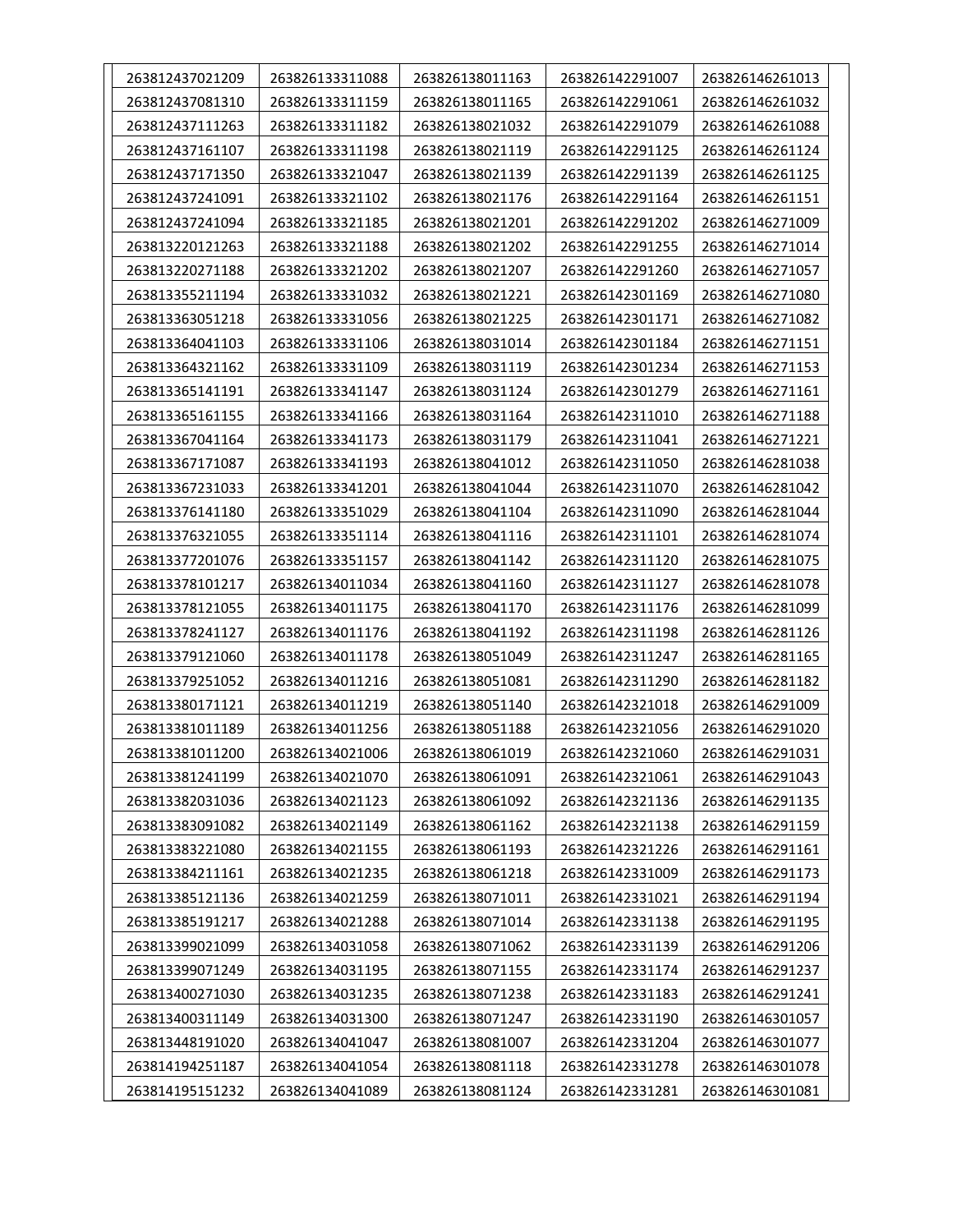| 263814195181242 | 263826134041134 | 263826138091093 | 263826142331306 | 263826146301130 |
|-----------------|-----------------|-----------------|-----------------|-----------------|
| 263814195221318 | 263826134041169 | 263826138091123 | 263826142341007 | 263826146301136 |
| 263814197161005 | 263826134041180 | 263826138091175 | 263826142341030 | 263826146301144 |
| 263814443111030 | 263826134041182 | 263826138091205 | 263826142341043 | 263826146301160 |
| 263815218071129 | 263826134041193 | 263826138091247 | 263826142341117 | 263826146311054 |
| 263815218101064 | 263826134041236 | 263826138101046 | 263826142341126 | 263826146311055 |
| 263815218101188 | 263826134041291 | 263826138101049 | 263826142341156 | 263826146311103 |
| 263815218161039 | 263826134051009 | 263826138101072 | 263826142341179 | 263826146311181 |
| 263815218311174 | 263826134051023 | 263826138101116 | 263826142351036 | 263826146311225 |
| 263815219351111 | 263826134051031 | 263826138101139 | 263826142351051 | 263826146321003 |
| 263815222131191 | 263826134051061 | 263826138101233 | 263826142351082 | 263826146321120 |
| 263815223101263 | 263826134051112 | 263826138111077 | 263826142351152 | 263826146321174 |
| 263815224121329 | 263826134051242 | 263826138111081 | 263826142351180 | 263826146321175 |
| 263815224191382 | 263826134051276 | 263826138111104 | 263826142351292 | 263826146321180 |
| 263815226031252 | 263826134061125 | 263826138121079 | 263826142351293 | 263826146321184 |
| 263815226081104 | 263826134061199 | 263826138121087 | 263826143011173 | 263826146321191 |
| 263815226231291 | 263826134061225 | 263826138121117 | 263826143021026 | 263826146321209 |
| 263815227071107 | 263826134061226 | 263826138121208 | 263826143021082 | 263826146331056 |
| 263815227131138 | 263826134061251 | 263826138131032 | 263826143021137 | 263826146331074 |
| 263815228081021 | 263826134071131 | 263826138131044 | 263826143021144 | 263826146331101 |
| 263815422211053 | 263826134071133 | 263826138131071 | 263826143021147 | 263826146331205 |
| 263815430101122 | 263826134071177 | 263826138131161 | 263826143021169 | 263826146331219 |
| 263815430271378 | 263826134071281 | 263826138131227 | 263826143031028 | 263826146331222 |
| 263815430291306 | 263826134071300 | 263826138141007 | 263826143031115 | 263826146341037 |
| 263816285081149 | 263826134081002 | 263826138141132 | 263826143031127 | 263826146341105 |
| 263816285151176 | 263826134081023 | 263826138141200 | 263826143031155 | 263826146341109 |
| 263816285261241 | 263826134081034 | 263826138141212 | 263826143041132 | 263826146351048 |
| 263816287231072 | 263826134081129 | 263826138141218 | 263826143041197 | 263826146351070 |
| 263817147321058 | 263826134081145 | 263826138141222 | 263826143051039 | 263826146351078 |
| 263817148031051 | 263826134081229 | 263826138151051 | 263826143051047 | 263826146351087 |
| 263817148261079 | 263826134081256 | 263826138151063 | 263826143051056 | 263826146351133 |
| 263817148271039 | 263826134091020 | 263826138151079 | 263826143051057 | 263826146351154 |
| 263817149201018 | 263826134091024 | 263826138151120 | 263826143051063 | 263826146351230 |
| 263817149301138 | 263826134091054 | 263826138151129 | 263826143051177 | 263827181031003 |
| 263817157141044 | 263826134091086 | 263826138151156 | 263826143051180 | 263827181031073 |
| 263817157141063 | 263826134091107 | 263826138151165 | 263826143051190 | 263827181031116 |
| 263817157181031 | 263826134091118 | 263826138151187 | 263826143051199 | 263827181031146 |
| 263817157191099 | 263826134091261 | 263826138151218 | 263826143061006 | 263827181041062 |
| 263817157331098 | 263826134101050 | 263826138151236 | 263826143061079 | 263827181041281 |
| 263817158051005 | 263826134101118 | 263826138161023 | 263826143061135 | 263827181041303 |
| 263817158151107 | 263826134101133 | 263826138161079 | 263826143061149 | 263827181051085 |
| 263817158171047 | 263826134101144 | 263826138161139 | 263826143061177 | 263827181051242 |
| 263817158271096 | 263826134101149 | 263826138161166 | 263826143061181 | 263827181061170 |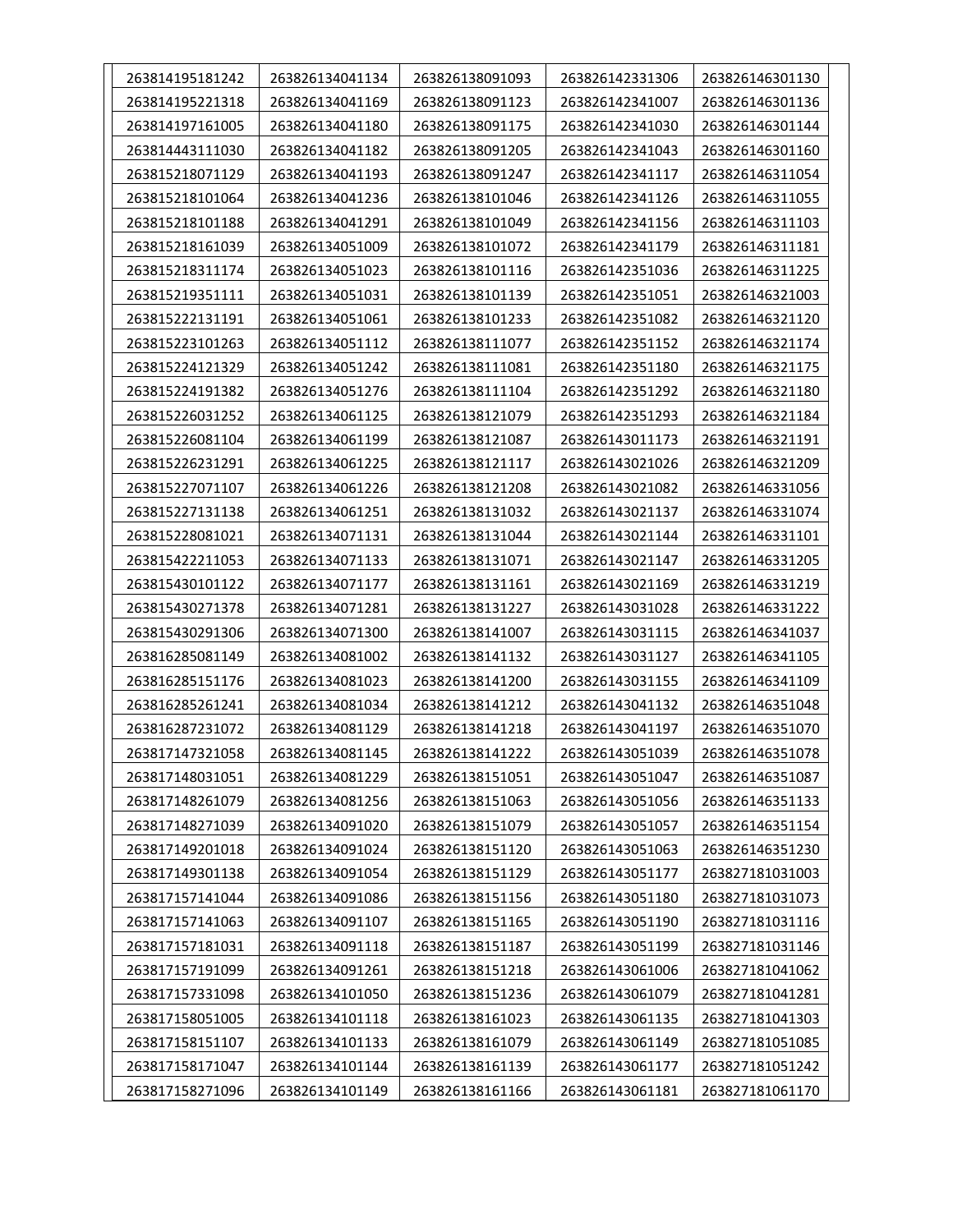| 263817158281018 | 263826134101160 | 263826138161190 | 263826143071005 | 263827181061194 |
|-----------------|-----------------|-----------------|-----------------|-----------------|
| 263817158351127 | 263826134101249 | 263826138161248 | 263826143071105 | 263827181061250 |
| 263817159011167 | 263826134101263 | 263826138171027 | 263826143071116 | 263827181081213 |
| 263817159081054 | 263826134101279 | 263826138171065 | 263826143081069 | 263827181081217 |
| 263817159081116 | 263826134111003 | 263826138171092 | 263826143081082 | 263827181081273 |
| 263817159161057 | 263826134111061 | 263826138171135 | 263826143081121 | 263827181081298 |
| 263817159181091 | 263826134111120 | 263826138171136 | 263826143081200 | 263827181091125 |
| 263817159191028 | 263826134111190 | 263826138171198 | 263826143091054 | 263827181101018 |
| 263817159221080 | 263826134111206 | 263826138171219 | 263826143091090 | 263827181101083 |
| 263817159291245 | 263826134111248 | 263826138171244 | 263826143091121 | 263827181101152 |
| 263817160011135 | 263826134111270 | 263826138181040 | 263826143091131 | 263827181111313 |
| 263817160051047 | 263826134111291 | 263826138181169 | 263826143091147 | 263827181111424 |
| 263817160081012 | 263826134121056 | 263826138181184 | 263826143101197 | 263827181121103 |
| 263817160081145 | 263826134121187 | 263826138181222 | 263826143111026 | 263827181141115 |
| 263817160211140 | 263826134121203 | 263826138181236 | 263826143111034 | 263827181141170 |
| 263817160261123 | 263826134121251 | 263826138191107 | 263826143111067 | 263827181141303 |
| 263817161241146 | 263826134121254 | 263826138201033 | 263826143111097 | 263827181151079 |
| 263817161261005 | 263826134121274 | 263826138201047 | 263826143111123 | 263827181151178 |
| 263817161271061 | 263826134131009 | 263826138201104 | 263826143111155 | 263827181151234 |
| 263817162031129 | 263826134131175 | 263826138201143 | 263826143121015 | 263827181151237 |
| 263817162041007 | 263826134131179 | 263826138201188 | 263826143121031 | 263827181171065 |
| 263817162071209 | 263826134131253 | 263826138201214 | 263826143121130 | 263827181181138 |
| 263817162081166 | 263826134131258 | 263826138201245 | 263826143121147 | 263827181181146 |
| 263817162111196 | 263826134131316 | 263826138211146 | 263826143121181 | 263827181181259 |
| 263817162121188 | 263826134141001 | 263826138211154 | 263826143131021 | 263827181181297 |
| 263817162121211 | 263826134141033 | 263826138211247 | 263826143131043 | 263827181191298 |
| 263817162121278 | 263826134141055 | 263826138211261 | 263826143131052 | 263827181201067 |
| 263817162201076 | 263826134141064 | 263826138221064 | 263826143131125 | 263827181201132 |
| 263817162201154 | 263826134141073 | 263826138221085 | 263826143131128 | 263827181201238 |
| 263817163031231 | 263826134141216 | 263826138231062 | 263826143131148 | 263827181211227 |
| 263817163111008 | 263826134141235 | 263826138231181 | 263826143131172 | 263827181221042 |
| 263817163151214 | 263826134141269 | 263826138231231 | 263826143131186 | 263827181221158 |
| 263817163161066 | 263826134141273 | 263826138241011 | 263826143141009 | 263827181231039 |
| 263817163171194 | 263826134141313 | 263826138241020 | 263826143141027 | 263827181231173 |
| 263817163181247 | 263826134151004 | 263826138241042 | 263826143141077 | 263827181231181 |
| 263817164071104 | 263826134151006 | 263826138241080 | 263826143141098 | 263827181231214 |
| 263817164101159 | 263826134151059 | 263826138241096 | 263826143141099 | 263827181251030 |
| 263817164141120 | 263826134151079 | 263826138241203 | 263826143141114 | 263827181251293 |
| 263817164141296 | 263826134151114 | 263826138241243 | 263826143141120 | 263827181251302 |
| 263817164141337 | 263826134151164 | 263826138241261 | 263826143141124 | 263827181261123 |
| 263817164281082 | 263826134151182 | 263826138241262 | 263826143141148 | 263827181261170 |
| 263817164291214 | 263826134151217 | 263826138251062 | 263826143151013 | 263827181261280 |
| 263817164301113 | 263826134151227 | 263826138251091 | 263826143151018 | 263827181271049 |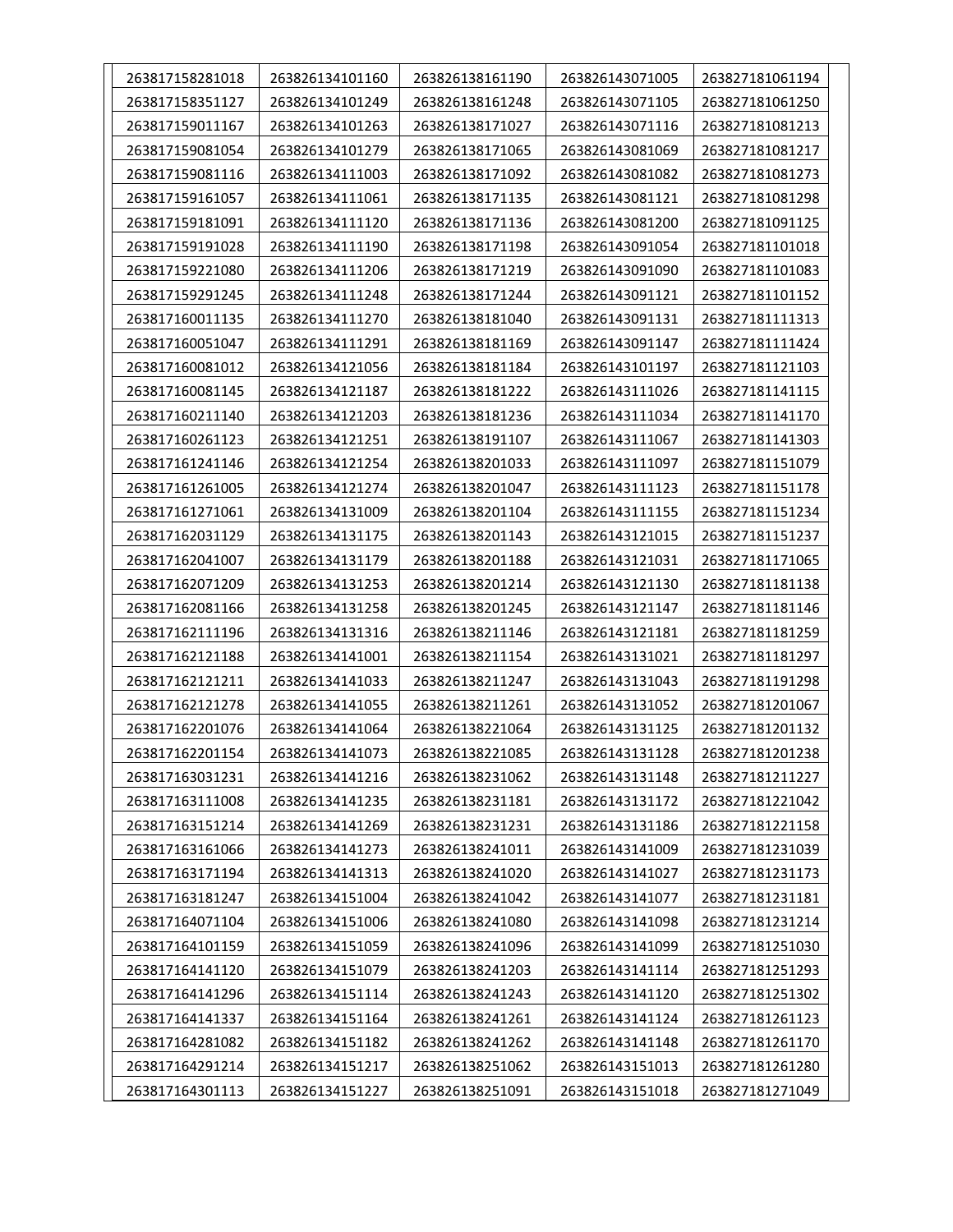| 263817164311291 | 263826134151254 | 263826138251133 | 263826143151030 | 263827181281028 |
|-----------------|-----------------|-----------------|-----------------|-----------------|
| 263817164341340 | 263826134161164 | 263826138251223 | 263826143151096 | 263827181281214 |
| 263817165111051 | 263826134161180 | 263826138251249 | 263826143151149 | 263827181281313 |
| 263817165121193 | 263826134161218 | 263826138261125 | 263826143151165 | 263827181291131 |
| 263817165171223 | 263826134161231 | 263826138261163 | 263826143161142 | 263827181291320 |
| 263817165201250 | 263826134161244 | 263826138261171 | 263826143161155 | 263827181311073 |
| 263817165231090 | 263826134161267 | 263826138261181 | 263826143161168 | 263827181311213 |
| 263817165241174 | 263826134161298 | 263826138271082 | 263826143161174 | 263827181311317 |
| 263817165251057 | 263826134161315 | 263826138271125 | 263826143171067 | 263827181321081 |
| 263817165311229 | 263826134171091 | 263826138271156 | 263826143171104 | 263827181321105 |
| 263817166031062 | 263826134171094 | 263826138281042 | 263826143171110 | 263827181321223 |
| 263817166041012 | 263826134171154 | 263826138281066 | 263826143171115 | 263827181331149 |
| 263817166071104 | 263826134171155 | 263826138281079 | 263826143171130 | 263827181331185 |
| 263817166081095 | 263826134171180 | 263826138281090 | 263826143171150 | 263827181331231 |
| 263817166101043 | 263826134171208 | 263826138281126 | 263826143171180 | 263827181331275 |
| 263817166101208 | 263826134181116 | 263826138281213 | 263826143171188 | 263827181331320 |
| 263817166261174 | 263826134181189 | 263826138281243 | 263826143181040 | 263827181341100 |
| 263817166321322 | 263826134181222 | 263826138291037 | 263826143181100 | 263827181351239 |
| 263817166331027 | 263826134181245 | 263826138291119 | 263826143181113 | 263827182031038 |
| 263817166331035 | 263826134181251 | 263826138291143 | 263826143181134 | 263827182041179 |
| 263817166341080 | 263826134181252 | 263826138291144 | 263826143181165 | 263827182051038 |
| 263817166351195 | 263826134181267 | 263826138291242 | 263826143181187 | 263827182051082 |
| 263817167021223 | 263826134191005 | 263826138291246 | 263826143191009 | 263827182051100 |
| 263817167181351 | 263826134191006 | 263826138291247 | 263826143191033 | 263827182061138 |
| 263817167241031 | 263826134191014 | 263826138301018 | 263826143191057 | 263827182071023 |
| 263817167241098 | 263826134191037 | 263826138301019 | 263826143191074 | 263827182071051 |
| 263817167261116 | 263826134191076 | 263826138301082 | 263826143191095 | 263827182071060 |
| 263817167261258 | 263826134191237 | 263826138301115 | 263826143191117 | 263827182071070 |
| 263817167271387 | 263826134191247 | 263826138301133 | 263826143191125 | 263827182071185 |
| 263817167281204 | 263826134201003 | 263826138301137 | 263826143191169 | 263827182081004 |
| 263817167331248 | 263826134201019 | 263826138301223 | 263826143201156 | 263827182081197 |
| 263817168031175 | 263826134201043 | 263826138311004 | 263826143201158 | 263827182081223 |
| 263817168041106 | 263826134201086 | 263826138311048 | 263826143201179 | 263827182101084 |
| 263817168041168 | 263826134201089 | 263826138311053 | 263826143201185 | 263827182111005 |
| 263817168091083 | 263826134201135 | 263826138311092 | 263826143211037 | 263827182111011 |
| 263817168091175 | 263826134201199 | 263826138311259 | 263826143211045 | 263827182121224 |
| 263817168171030 | 263826134201201 | 263826138321107 | 263826143211049 | 263827182131053 |
| 263817168171192 | 263826134201277 | 263826138321146 | 263826143211050 | 263827182131195 |
| 263817168181128 | 263826134211022 | 263826138321193 | 263826143211054 | 263827182131209 |
| 263817168281026 | 263826134211098 | 263826138321206 | 263826143211061 | 263827182141102 |
| 263817168311088 | 263826134211116 | 263826138321232 | 263826143211078 | 263827182161078 |
| 263817169101050 | 263826134211128 | 263826138321239 | 263826143211091 | 263827182161127 |
| 263817169131021 | 263826134211151 | 263826138331083 | 263826143211113 | 263827182161149 |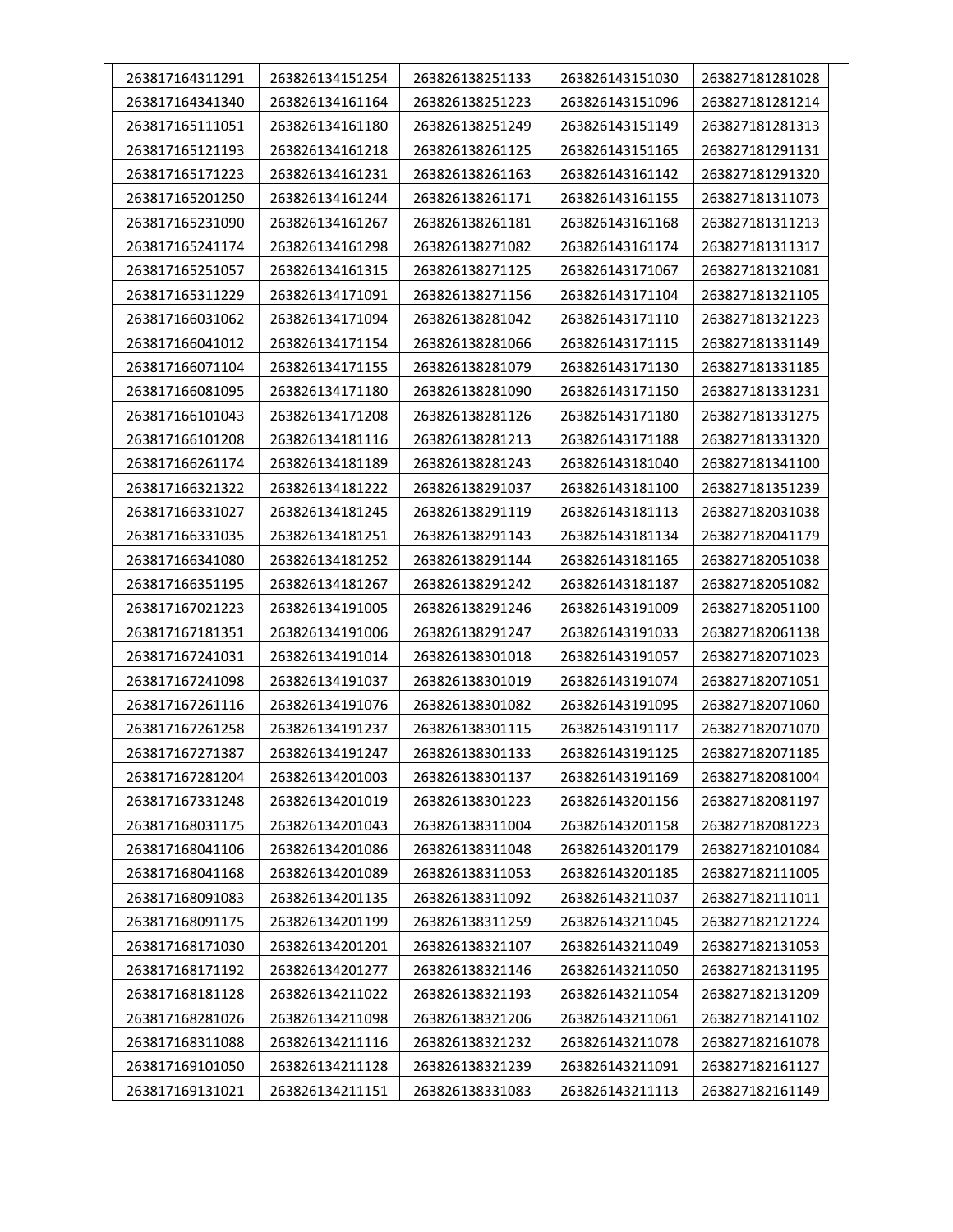| 263817169141180 | 263826134211167 | 263826138331247 | 263826143211121 | 263827182161223 |
|-----------------|-----------------|-----------------|-----------------|-----------------|
| 263817169171063 | 263826134211181 | 263826138331267 | 263826143211172 | 263827182171093 |
| 263817169181093 | 263826134211205 | 263826138341034 | 263826143211175 | 263827182181235 |
| 263817169191040 | 263826134211232 | 263826138341159 | 263826143221031 | 263827182191089 |
| 263817169211079 | 263826134211239 | 263826138341169 | 263826143221035 | 263827182191195 |
| 263817169341076 | 263826134221018 | 263826138341174 | 263826143221036 | 263827182201108 |
| 263817170021001 | 263826134221022 | 263826138341176 | 263826143221098 | 263827182201116 |
| 263817170091077 | 263826134221056 | 263826138341203 | 263826143221119 | 263827182201171 |
| 263817170211027 | 263826134221096 | 263826138341219 | 263826143221126 | 263827182201176 |
| 263817170281115 | 263826134221117 | 263826138341234 | 263826143221129 | 263827182211081 |
| 263817176101001 | 263826134221171 | 263826138341266 | 263826143221135 | 263827182221012 |
| 263817176171318 | 263826134221218 | 263826138341268 | 263826143221162 | 263827182231060 |
| 263817289051316 | 263826134221228 | 263826138351207 | 263826143231082 | 263827182241029 |
| 263817289211016 | 263826134221266 | 263826138351232 | 263826143231086 | 263827182251029 |
| 263817289231262 | 263826134231044 | 263826138351245 | 263826143231150 | 263827182251212 |
| 263817289291401 | 263826134231059 | 263826139011023 | 263826143241013 | 263827182261142 |
| 263817289351119 | 263826134231088 | 263826139011161 | 263826143241116 | 263827182261214 |
| 263818315161225 | 263826134231186 | 263826139021064 | 263826143241181 | 263827182271094 |
| 263818322051066 | 263826134231276 | 263826139021094 | 263826143241215 | 263827182271184 |
| 263818337051009 | 263826134241046 | 263826139021108 | 263826143251022 | 263827182311004 |
| 263818338281031 | 263826134241063 | 263826139021175 | 263826143251062 | 263827182311007 |
| 263819359101180 | 263826134241143 | 263826139021185 | 263826143251113 | 263827182311166 |
| 263819359301041 | 263826134241251 | 263826139021196 | 263826143261006 | 263827182311185 |
| 263819368111254 | 263826134241290 | 263826139031032 | 263826143261022 | 263827182321069 |
| 263819369171024 | 263826134241291 | 263826139031128 | 263826143261047 | 263827182331094 |
| 263819369281190 | 263826134241304 | 263826139041001 | 263826143261048 | 263827182341145 |
| 263819371071083 | 263826134251138 | 263826139041019 | 263826143261069 | 263827182341181 |
| 263819371141075 | 263826134251153 | 263826139041138 | 263826143261074 | 263827182351091 |
| 263819371321220 | 263826134251163 | 263826139051004 | 263826143261083 | 263827183011036 |
| 263819371341138 | 263826134251175 | 263826139051019 | 263826143261151 | 263827183021192 |
| 263819373081141 | 263826134251284 | 263826139051090 | 263826143261175 | 263827183021217 |
| 263819373231028 | 263826134251310 | 263826139061050 | 263826143261201 | 263827183051173 |
| 263819373241188 | 263826134261114 | 263826139061054 | 263826143261210 | 263827183051214 |
| 263819373271049 | 263826134261131 | 263826139061056 | 263826143271105 | 263827183061064 |
| 263819375011024 | 263826134261167 | 263826139061170 | 263826143281090 | 263827183061130 |
| 263819375231135 | 263826134261173 | 263826139071035 | 263826143281106 | 263827183061209 |
| 263819386031208 | 263826134261209 | 263826139071046 | 263826143281134 | 263827183071044 |
| 263819386061052 | 263826134261241 | 263826139071070 | 263826143281160 | 263827183071049 |
| 263819386071061 | 263826134271073 | 263826139071098 | 263826143291007 | 263827183071058 |
| 263819387161158 | 263826134271079 | 263826139071111 | 263826143291010 | 263827183071197 |
| 263819387311042 | 263826134271101 | 263826139071150 | 263826143291049 | 263827183081263 |
| 263819387311089 | 263826134271260 | 263826139071164 | 263826143291083 | 263827183091020 |
| 263819388041126 | 263826134271283 | 263826139071189 | 263826143291103 | 263827183091262 |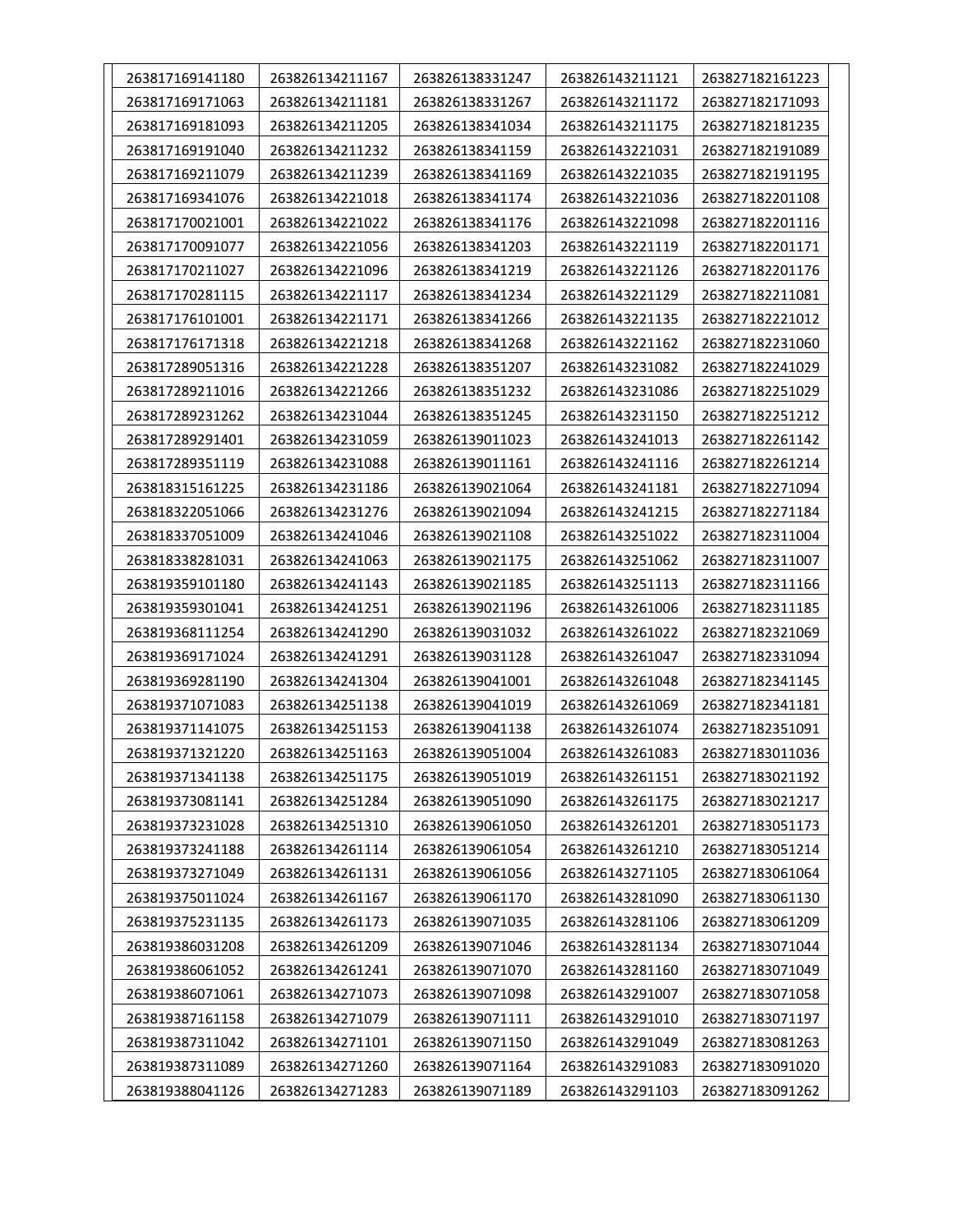| 263819388051020 | 263826134281053 | 263826139081019 | 263826143291177 | 263827183111021 |
|-----------------|-----------------|-----------------|-----------------|-----------------|
| 263819388111135 | 263826134281058 | 263826139081064 | 263826143301001 | 263827183111083 |
| 263819388131143 | 263826134281061 | 263826139081188 | 263826143301020 | 263827183111282 |
| 263819388151103 | 263826134281254 | 263826139091116 | 263826143301077 | 263827183121027 |
| 263819388351203 | 263826134281285 | 263826139091198 | 263826143301120 | 263827183121094 |
| 263819389101076 | 263826134291121 | 263826139101060 | 263826143301135 | 263827183131277 |
| 263819389101152 | 263826134291152 | 263826139101159 | 263826143301158 | 263827183141228 |
| 263819389131086 | 263826134291181 | 263826139111008 | 263826143301182 | 263827183141250 |
| 263819389141079 | 263826134291194 | 263826139111110 | 263826143311060 | 263827183141261 |
| 263819389271128 | 263826134291240 | 263826139121012 | 263826143311070 | 263827183151048 |
| 263819389281115 | 263826134301028 | 263826139121066 | 263826143311123 | 263827183151052 |
| 263819389291171 | 263826134301114 | 263826139121081 | 263826143311163 | 263827183151092 |
| 263819389341091 | 263826134301253 | 263826139121089 | 263826143311189 | 263827183151137 |
| 263819390051021 | 263826134301279 | 263826139121125 | 263826143321009 | 263827183161182 |
| 263819390081023 | 263826134311027 | 263826139121131 | 263826143321081 | 263827183171113 |
| 263819390081189 | 263826134311031 | 263826139121188 | 263826143321146 | 263827183171207 |
| 263819390121147 | 263826134311035 | 263826139131036 | 263826143321153 | 263827183181122 |
| 263819390171020 | 263826134311079 | 263826139131042 | 263826143321198 | 263827183181194 |
| 263819390171221 | 263826134311103 | 263826139131045 | 263826143331080 | 263827183191061 |
| 263819390261089 | 263826134311132 | 263826139131069 | 263826143331093 | 263827183191202 |
| 263819390271240 | 263826134311141 | 263826139131092 | 263826143331139 | 263827183211198 |
| 263819390341152 | 263826134311155 | 263826139131136 | 263826143341008 | 263827183221079 |
| 263819391081141 | 263826134311156 | 263826139141007 | 263826143341058 | 263827183231115 |
| 263819391091139 | 263826134311196 | 263826139141026 | 263826143341063 | 263827183231137 |
| 263819391101111 | 263826134311236 | 263826139141039 | 263826143341081 | 263827183241018 |
| 263819391101118 | 263826134311247 | 263826139141046 | 263826143351054 | 263827183241099 |
| 263819391151122 | 263826134311281 | 263826139141080 | 263826143351147 | 263827183241234 |
| 263819391191138 | 263826134311294 | 263826139141108 | 263826143351201 | 263827183241258 |
| 263819391241043 | 263826134321085 | 263826139141153 | 263826144011029 | 263827183261056 |
| 263819391251173 | 263826134321102 | 263826139151099 | 263826144011046 | 263827183261088 |
| 263819391271141 | 263826134321112 | 263826139151123 | 263826144011076 | 263827183261133 |
| 263819391321062 | 263826134321120 | 263826139151147 | 263826144011145 | 263827183261279 |
| 263819391341193 | 263826134321160 | 263826139151154 | 263826144011272 | 263827183271256 |
| 263819391351145 | 263826134321171 | 263826139151158 | 263826144021032 | 263827183281236 |
| 263819392071072 | 263826134321204 | 263826139151170 | 263826144021040 | 263827183301191 |
| 263819392151169 | 263826134321237 | 263826139151197 | 263826144021051 | 263827183301201 |
| 263819392221069 | 263826134331076 | 263826139161067 | 263826144021127 | 263827183311091 |
| 263819392271043 | 263826134331100 | 263826139161078 | 263826144021170 | 263827183311286 |
| 263819393021079 | 263826134331109 | 263826139161117 | 263826144021255 | 263827183321156 |
| 263819393051159 | 263826134331110 | 263826139161165 | 263826144031011 | 263827183321187 |
| 263819393081232 | 263826134331169 | 263826139161192 | 263826144031053 | 263827183321225 |
| 263819393101138 | 263826134331211 | 263826139171006 | 263826144031080 | 263827183331044 |
| 263819393121207 | 263826134331279 | 263826139181011 | 263826144031142 | 263827183331138 |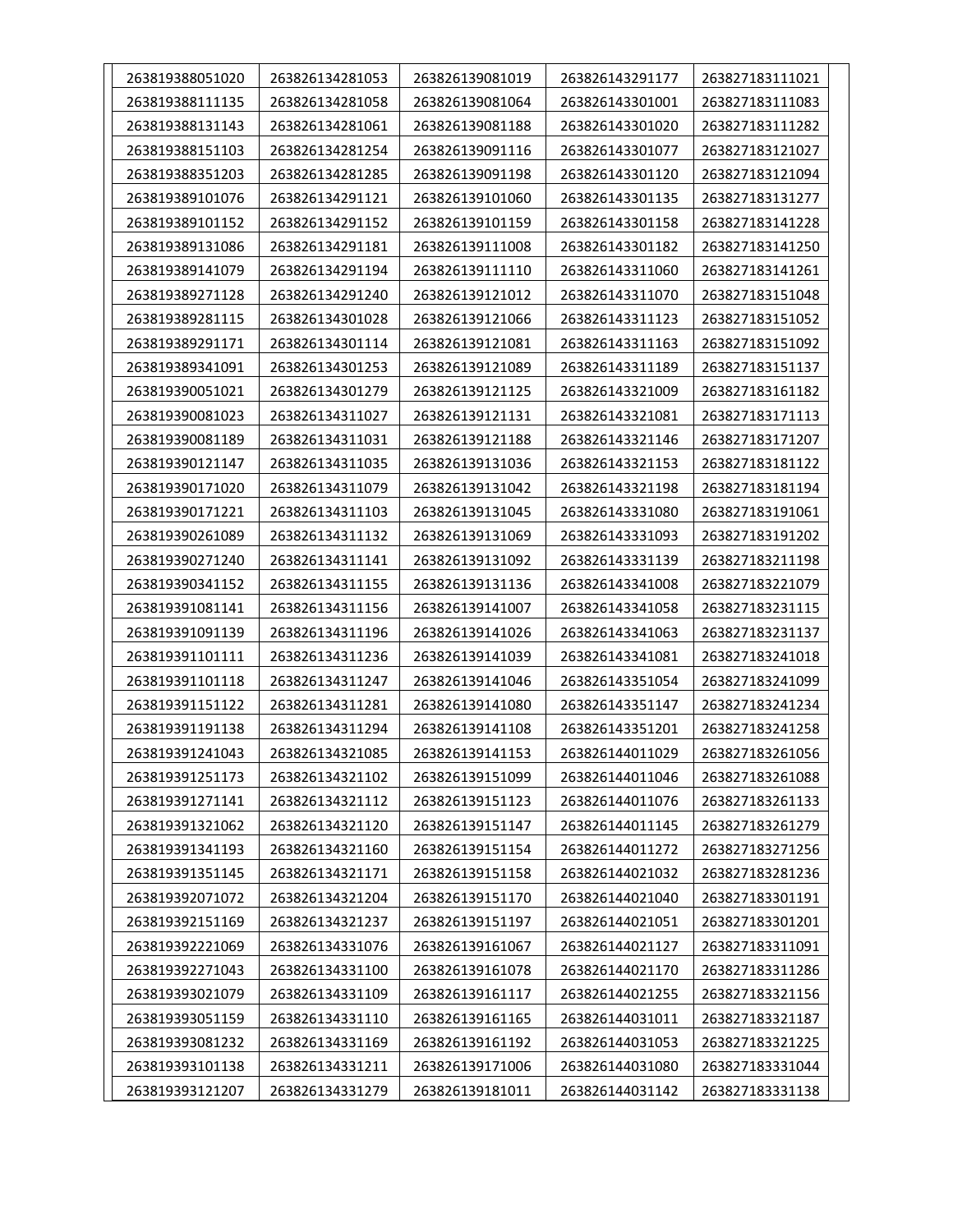| 263819393131155 | 263826134341067 | 263826139181031 | 263826144031159 | 263827183331257 |
|-----------------|-----------------|-----------------|-----------------|-----------------|
| 263819393321091 | 263826134341145 | 263826139181160 | 263826144031225 | 263827183341213 |
| 263819393351098 | 263826134341152 | 263826139181165 | 263826144031272 | 263827183351200 |
| 263819394071118 | 263826134341205 | 263826139181189 | 263826144041021 | 263827184011167 |
| 263819394131087 | 263826134341250 | 263826139191054 | 263826144041024 | 263827184031050 |
| 263819394181104 | 263826134341305 | 263826139191063 | 263826144041075 | 263827184041027 |
| 263819394201043 | 263826134351028 | 263826139191065 | 263826144041084 | 263827184051045 |
| 263819394321045 | 263826134351085 | 263826139191086 | 263826144041085 | 263827184051240 |
| 263819395121108 | 263826134351184 | 263826139191133 | 263826144041116 | 263827184061067 |
| 263819395211109 | 263826135011067 | 263826139191187 | 263826144041164 | 263827184061230 |
| 263819395241102 | 263826135011104 | 263826139191197 | 263826144041206 | 263827184061277 |
| 263819395261116 | 263826135011188 | 263826139201015 | 263826144041215 | 263827184071063 |
| 263819396121049 | 263826135011253 | 263826139201050 | 263826144041249 | 263827184071224 |
| 263819396161020 | 263826135011263 | 263826139201124 | 263826144041268 | 263827184081048 |
| 263819396351105 | 263826135021042 | 263826139201168 | 263826144051058 | 263827184081200 |
| 263819397051031 | 263826135021055 | 263826139201195 | 263826144061018 | 263827184091036 |
| 263819397111090 | 263826135021157 | 263826139211017 | 263826144061020 | 263827184091093 |
| 263819397151126 | 263826135021196 | 263826139211021 | 263826144061071 | 263827184091232 |
| 263819397151143 | 263826135021231 | 263826139211077 | 263826144061088 | 263827184101158 |
| 263819397201003 | 263826135021233 | 263826139211083 | 263826144061152 | 263827184111200 |
| 263819397231082 | 263826135021240 | 263826139211129 | 263826144061205 | 263827184111295 |
| 263819397261100 | 263826135021281 | 263826139211174 | 263826144061231 | 263827184111320 |
| 263819397271133 | 263826135021297 | 263826139221005 | 263826144061240 | 263827184121108 |
| 263819397281158 | 263826135031007 | 263826139221064 | 263826144061248 | 263827184121328 |
| 263819397291049 | 263826135031027 | 263826139221080 | 263826144061275 | 263827184131155 |
| 263819398041064 | 263826135031056 | 263826139221099 | 263826144071036 | 263827184131191 |
| 263819398121157 | 263826135031128 | 263826139221120 | 263826144071078 | 263827184141064 |
| 263819398131037 | 263826135031160 | 263826139221150 | 263826144071123 | 263827184151253 |
| 263819398201001 | 263826135031169 | 263826139221175 | 263826144081079 | 263827184161128 |
| 263819398321039 | 263826135031205 | 263826139221207 | 263826144081088 | 263827184171150 |
| 263819398351220 | 263826135031258 | 263826139231035 | 263826144081132 | 263827184191098 |
| 263819401011235 | 263826135031276 | 263826139231067 | 263826144081148 | 263827184191267 |
| 263819401091027 | 263826135031284 | 263826139231075 | 263826144081155 | 263827184201180 |
| 263819401211135 | 263826135041060 | 263826139231139 | 263826144081184 | 263827184211231 |
| 263819447091049 | 263826135041063 | 263826139231201 | 263826144081197 | 263827184211247 |
| 263820126101263 | 263826135041072 | 263826139241002 | 263826144091002 | 263827184211289 |
| 263820127041062 | 263826135041104 | 263826139241050 | 263826144091053 | 263827184221182 |
| 263820128021029 | 263826135041153 | 263826139241067 | 263826144091112 | 263827184221185 |
| 263820129121118 | 263826135041190 | 263826139241127 | 263826144091262 | 263827184221205 |
| 263820129161091 | 263826135041260 | 263826139241128 | 263826144101042 | 263827184221262 |
| 263821180311009 | 263826135041267 | 263826139241147 | 263826144101055 | 263827184231112 |
| 263822405161113 | 263826135041270 | 263826139251071 | 263826144101079 | 263827184231204 |
| 263822405351084 | 263826135051015 | 263826139251086 | 263826144101100 | 263827184251130 |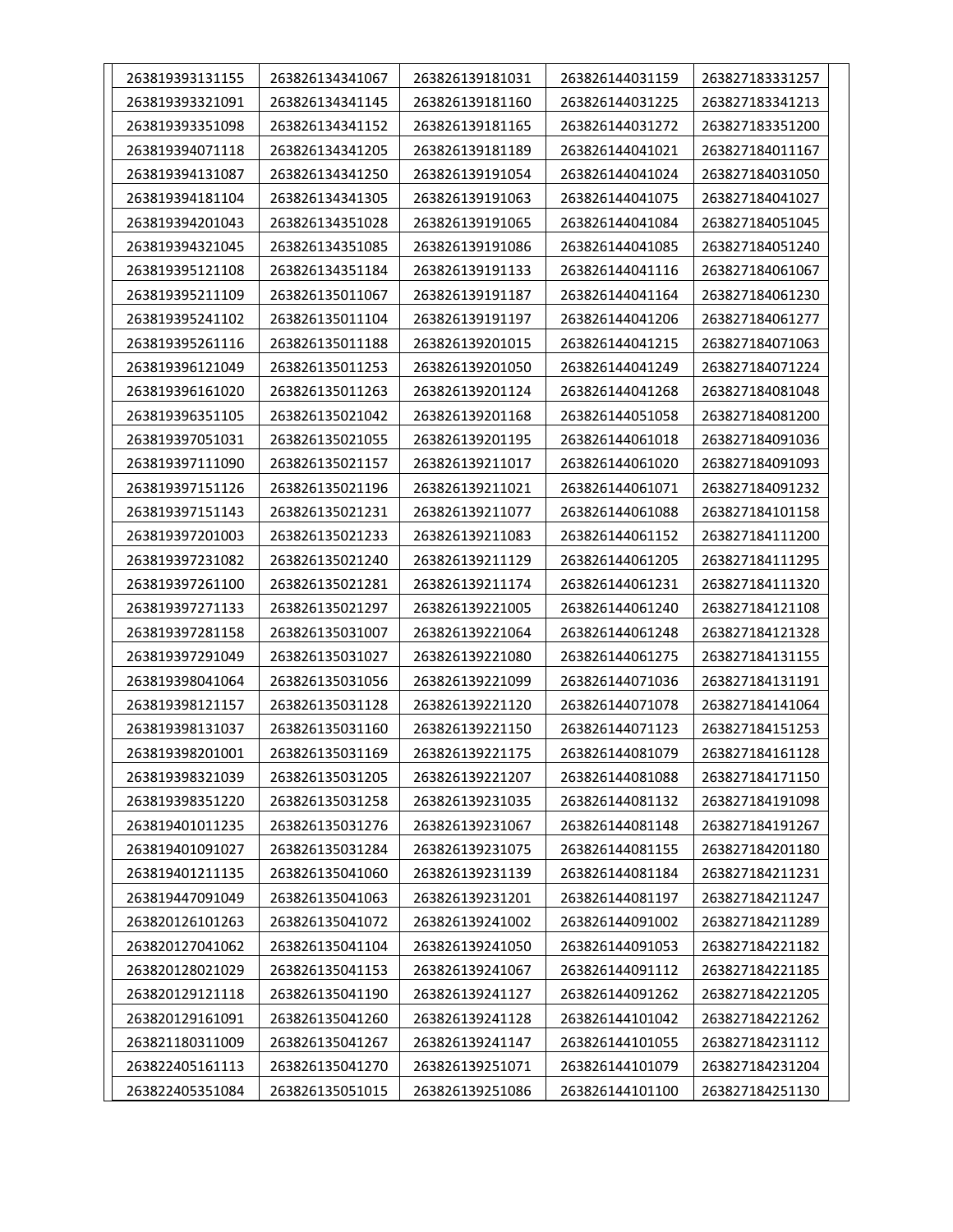| 263822409031013 | 263826135051032 | 263826139251091 | 263826144101149 | 263827184251275 |
|-----------------|-----------------|-----------------|-----------------|-----------------|
| 263822409191456 | 263826135051037 | 263826139251116 | 263826144101257 | 263827184261220 |
| 263822409291349 | 263826135051087 | 263826139251144 | 263826144111016 | 263827184261259 |
| 263822410121053 | 263826135051155 | 263826139251177 | 263826144111056 | 263827184261301 |
| 263822412111194 | 263826135051175 | 263826139251196 | 263826144111104 | 263827184271042 |
| 263822412281063 | 263826135051219 | 263826139261047 | 263826144111126 | 263827184291035 |
| 263822413081152 | 263826135051243 | 263826139261147 | 263826144111138 | 263827184311065 |
| 263822413131023 | 263826135051265 | 263826139261210 | 263826144111200 | 263827184311281 |
| 263822413151089 | 263826135061096 | 263826139271069 | 263826144111217 | 263827184321244 |
| 263822415191129 | 263826135061267 | 263826139271097 | 263826144111220 | 263827184331048 |
| 263822416021276 | 263826135071004 | 263826139271133 | 263826144111264 | 263827184331263 |
| 263822416061099 | 263826135071092 | 263826139271148 | 263826144111277 | 263827184331314 |
| 263822416071012 | 263826135071134 | 263826139271154 | 263826144121022 | 263827184341157 |
| 263822416161262 | 263826135071137 | 263826139271193 | 263826144121067 | 263827184341174 |
| 263822416291229 | 263826135071178 | 263826139281014 | 263826144121074 | 263827184341208 |
| 263822416301266 | 263826135071210 | 263826139281028 | 263826144121133 | 263827184341293 |
| 263822446181071 | 263826135071228 | 263826139281058 | 263826144121249 | 263827184351083 |
| 263822446251017 | 263826135071240 | 263826139281143 | 263826144131037 | 263827184351095 |
| 263822449191072 | 263826135071256 | 263826139281200 | 263826144131197 | 263827185011207 |
| 263822451051078 | 263826135081114 | 263826139291003 | 263826144131212 | 263827185011292 |
| 263823406181069 | 263826135081158 | 263826139291125 | 263826144131229 | 263827185021024 |
| 263823407341027 | 263826135081194 | 263826139291130 | 263826144131272 | 263827185021215 |
| 263823417221099 | 263826135091008 | 263826139301076 | 263826144141122 | 263827185021296 |
| 263823417261074 | 263826135091011 | 263826139301117 | 263826144141182 | 263827185031045 |
| 263823417271043 | 263826135091068 | 263826139311002 | 263826144151007 | 263827185031112 |
| 263824173071029 | 263826135091075 | 263826139311012 | 263826144151020 | 263827185031272 |
| 263824239211187 | 263826135091144 | 263826139311033 | 263826144151119 | 263827185031290 |
| 263824241151260 | 263826135091147 | 263826139311034 | 263826144151234 | 263827185041132 |
| 263824242181120 | 263826135091157 | 263826139311048 | 263826144151280 | 263827185041198 |
| 263824245111040 | 263826135091188 | 263826139311088 | 263826144161008 | 263827185051014 |
| 263824248121111 | 263826135091254 | 263826139311090 | 263826144161015 | 263827185051075 |
| 263824249241064 | 263826135091292 | 263826139321007 | 263826144161025 | 263827185051262 |
| 263824250051024 | 263826135101008 | 263826139321063 | 263826144161026 | 263827185061081 |
| 263824251181035 | 263826135101201 | 263826139321071 | 263826144161032 | 263827185061123 |
| 263824252221246 | 263826135101249 | 263826139321078 | 263826144161034 | 263827185061155 |
| 263824256181155 | 263826135101286 | 263826139321080 | 263826144161045 | 263827185071034 |
| 263824257221013 | 263826135101300 | 263826139321120 | 263826144161059 | 263827185071185 |
| 263824265121100 | 263826135111021 | 263826139321138 | 263826144161064 | 263827185071291 |
| 263824265201031 | 263826135111089 | 263826139321186 | 263826144161130 | 263827185071305 |
| 263824266301429 | 263826135111112 | 263826139331033 | 263826144161154 | 263827185081306 |
| 263824267021115 | 263826135111140 | 263826139331036 | 263826144161181 | 263827185091069 |
| 263824267231129 | 263826135111186 | 263826139331089 | 263826144161228 | 263827185091135 |
| 263824267251158 | 263826135111264 | 263826139331116 | 263826144161235 | 263827185091162 |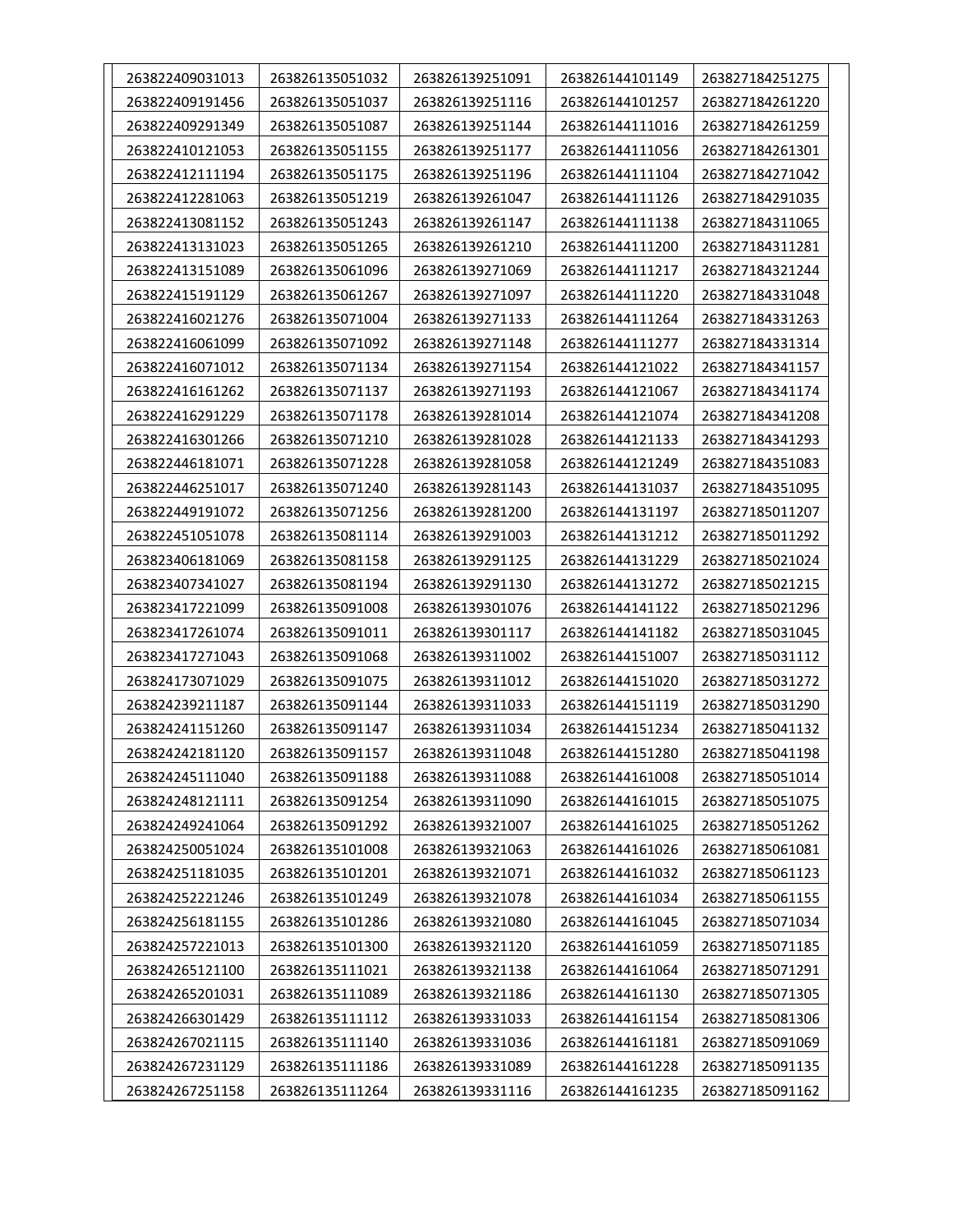| 263826131011074 | 263826135121064 | 263826139331183 | 263826144161249 | 263827185091216 |
|-----------------|-----------------|-----------------|-----------------|-----------------|
| 263826131011075 | 263826135121125 | 263826139331213 | 263826144161253 | 263827185101313 |
| 263826131011218 | 263826135121151 | 263826139341017 | 263826144161258 | 263827185111278 |
| 263826131021007 | 263826135121156 | 263826139341027 | 263826144171063 | 263827185121103 |
| 263826131021071 | 263826135121160 | 263826139341043 | 263826144171093 | 263827185131053 |
| 263826131021105 | 263826135121236 | 263826139341080 | 263826144171146 | 263827185161026 |
| 263826131021119 | 263826135121243 | 263826139341107 | 263826144171164 | 263827185161280 |
| 263826131021176 | 263826135121252 | 263826139341213 | 263826144171169 | 263827185161290 |
| 263826131021215 | 263826135121274 | 263826139351012 | 263826144171229 | 263827185171003 |
| 263826131031096 | 263826135121284 | 263826139351064 | 263826144171254 | 263827185171173 |
| 263826131031140 | 263826135131016 | 263826139351157 | 263826144181179 | 263827185171194 |
| 263826131031198 | 263826135131127 | 263826139351196 | 263826144181248 | 263827185171216 |
| 263826131031233 | 263826135131148 | 263826139351205 | 263826144191006 | 263827185171294 |
| 263826131041093 | 263826135131153 | 263826139351206 | 263826144191019 | 263827185181015 |
| 263826131041161 | 263826135131173 | 263826140011039 | 263826144191079 | 263827185181210 |
| 263826131041195 | 263826135131195 | 263826140011046 | 263826144191088 | 263827185181226 |
| 263826131041242 | 263826135131196 | 263826140011086 | 263826144191127 | 263827185181262 |
| 263826131061007 | 263826135131208 | 263826140011091 | 263826144191135 | 263827185181282 |
| 263826131061127 | 263826135131239 | 263826140011145 | 263826144191202 | 263827185201064 |
| 263826131061210 | 263826135131279 | 263826140021016 | 263826144201158 | 263827185201306 |
| 263826131061268 | 263826135131287 | 263826140021040 | 263826144201163 | 263827185211021 |
| 263826131071029 | 263826135131291 | 263826140021052 | 263826144201171 | 263827185211109 |
| 263826131071038 | 263826135141029 | 263826140021085 | 263826144201176 | 263827185211131 |
| 263826131071051 | 263826135141047 | 263826140021086 | 263826144201230 | 263827185211171 |
| 263826131071113 | 263826135141090 | 263826140021176 | 263826144211029 | 263827185211197 |
| 263826131071154 | 263826135141153 | 263826140031040 | 263826144211094 | 263827185221042 |
| 263826131071159 | 263826135141218 | 263826140031057 | 263826144211097 | 263827185221092 |
| 263826131071209 | 263826135141283 | 263826140031076 | 263826144211112 | 263827185231176 |
| 263826131071236 | 263826135151059 | 263826140031082 | 263826144211195 | 263827185241117 |
| 263826131071237 | 263826135151072 | 263826140031122 | 263826144221018 | 263827185241263 |
| 263826131071246 | 263826135151084 | 263826140031151 | 263826144221041 | 263827185241270 |
| 263826131081182 | 263826135151092 | 263826140031160 | 263826144221121 | 263827185251299 |
| 263826131081204 | 263826135151176 | 263826140041009 | 263826144221138 | 263827185261056 |
| 263826131081231 | 263826135151196 | 263826140041061 | 263826144221175 | 263827185261299 |
| 263826131081243 | 263826135151212 | 263826140041110 | 263826144231019 | 263827185271092 |
| 263826131081256 | 263826135151295 | 263826140041164 | 263826144231038 | 263827185271104 |
| 263826131081298 | 263826135161139 | 263826140051050 | 263826144231052 | 263827185281026 |
| 263826131091025 | 263826135161165 | 263826140051054 | 263826144231057 | 263827185281103 |
| 263826131091028 | 263826135161171 | 263826140051080 | 263826144231118 | 263827185291138 |
| 263826131091126 | 263826135161193 | 263826140051091 | 263826144231150 | 263827185291180 |
| 263826131091241 | 263826135161282 | 263826140051109 | 263826144231170 | 263827185301087 |
| 263826131091265 | 263826135161300 | 263826140051139 | 263826144231212 | 263827185301153 |
| 263826131091292 | 263826135171047 | 263826140051151 | 263826144241115 | 263827185301329 |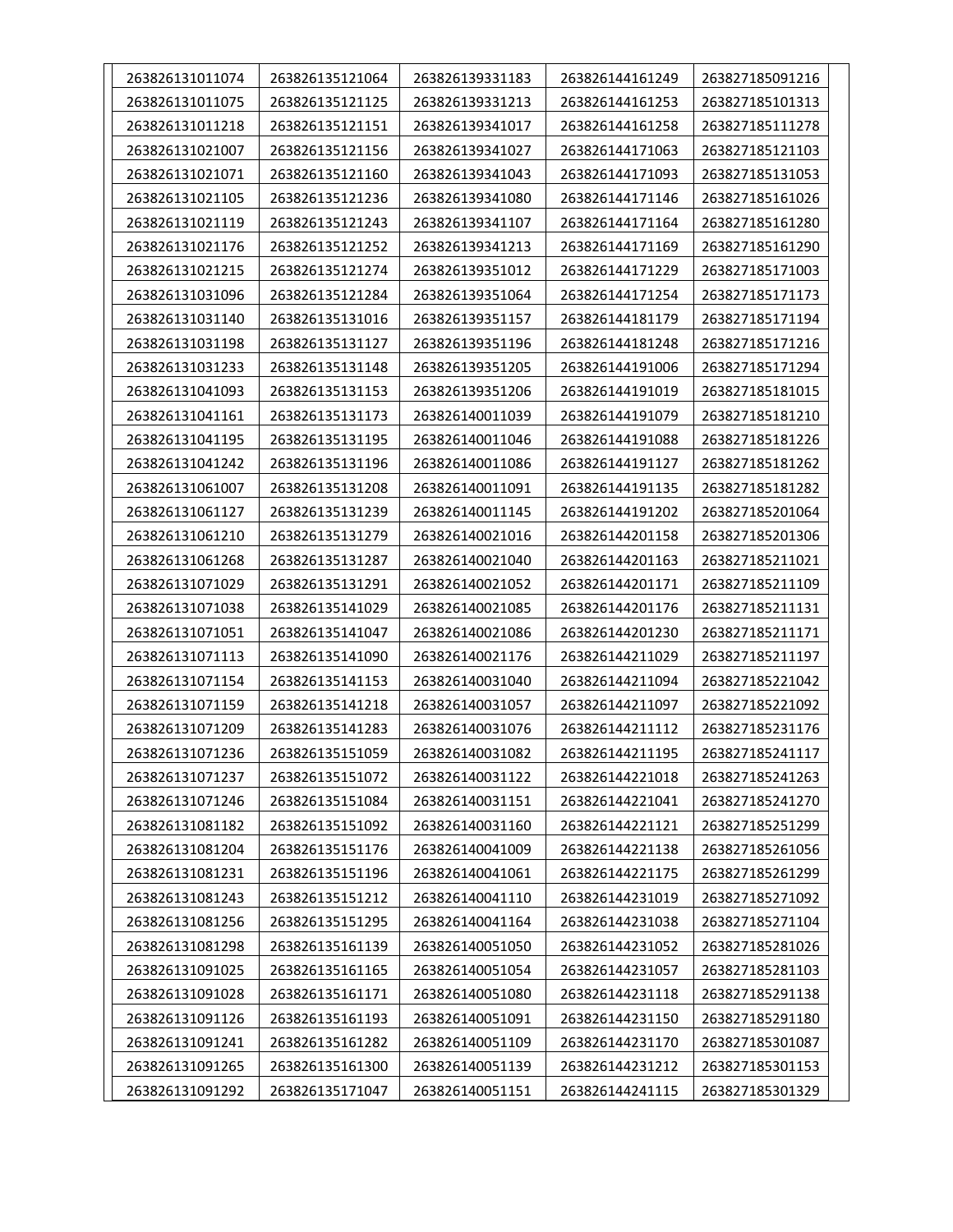| 263826131101068 | 263826135171074 | 263826140051168 | 263826144241191 | 263827185311166 |
|-----------------|-----------------|-----------------|-----------------|-----------------|
| 263826131101086 | 263826135171160 | 263826140051204 | 263826144241199 | 263827185311240 |
| 263826131101115 | 263826135171208 | 263826140061071 | 263826144241267 | 263827185311283 |
| 263826131101138 | 263826135171212 | 263826140061214 | 263826144241293 | 263827185321083 |
| 263826131101173 | 263826135171277 | 263826140071180 | 263826144251005 | 263827185321151 |
| 263826131101176 | 263826135171282 | 263826140071208 | 263826144251070 | 263827185331143 |
| 263826131101191 | 263826135181023 | 263826140081033 | 263826144251241 | 263827185331223 |
| 263826131111002 | 263826135181094 | 263826140081078 | 263826144261017 | 263827185341003 |
| 263826131111033 | 263826135181108 | 263826140081142 | 263826144261023 | 263827185341062 |
| 263826131111062 | 263826135181152 | 263826140091019 | 263826144261183 | 263827185341065 |
| 263826131111066 | 263826135181167 | 263826140091033 | 263826144261236 | 263827185341105 |
| 263826131111087 | 263826135181173 | 263826140091075 | 263826144261237 | 263827185341118 |
| 263826131111111 | 263826135181208 | 263826140091131 | 263826144261252 | 263827185351038 |
| 263826131111117 | 263826135181304 | 263826140091196 | 263826144271115 | 263827185351071 |
| 263826131111120 | 263826135181319 | 263826140101003 | 263826144271159 | 263827186011095 |
| 263826131111200 | 263826135191056 | 263826140101025 | 263826144271194 | 263827186021047 |
| 263826131111219 | 263826135191060 | 263826140101049 | 263826144271272 | 263827186031110 |
| 263826131111225 | 263826135191097 | 263826140101142 | 263826144271302 | 263827186031130 |
| 263826131111259 | 263826135191098 | 263826140111031 | 263826144281021 | 263827186031148 |
| 263826131121001 | 263826135191100 | 263826140111035 | 263826144281026 | 263827186031155 |
| 263826131121183 | 263826135191116 | 263826140111059 | 263826144281041 | 263827186031158 |
| 263826131121257 | 263826135191268 | 263826140111068 | 263826144281065 | 263827186041064 |
| 263826131121263 | 263826135201008 | 263826140111200 | 263826144281185 | 263827186041082 |
| 263826131121296 | 263826135201012 | 263826140121032 | 263826144281187 | 263827186041115 |
| 263826131131047 | 263826135201014 | 263826140121036 | 263826144281205 | 263827186041125 |
| 263826131131049 | 263826135201044 | 263826140121045 | 263826144281221 | 263827186051079 |
| 263826131131061 | 263826135201138 | 263826140121078 | 263826144281278 | 263827186051136 |
| 263826131131091 | 263826135201161 | 263826140121123 | 263826144291002 | 263827186071044 |
| 263826131131203 | 263826135201200 | 263826140131071 | 263826144291054 | 263827186071119 |
| 263826131131248 | 263826135201204 | 263826140141005 | 263826144291069 | 263827186071133 |
| 263826131131267 | 263826135201234 | 263826140141006 | 263826144291085 | 263827186071180 |
| 263826131141037 | 263826135211057 | 263826140141018 | 263826144291140 | 263827186071228 |
| 263826131141065 | 263826135211099 | 263826140141071 | 263826144291151 | 263827186081089 |
| 263826131141068 | 263826135211138 | 263826140141085 | 263826144291173 | 263827186081158 |
| 263826131141133 | 263826135211158 | 263826140141087 | 263826144291200 | 263827186081170 |
| 263826131141165 | 263826135211165 | 263826140141096 | 263826144291239 | 263827186091221 |
| 263826131141235 | 263826135211172 | 263826140141129 | 263826144291241 | 263827186101015 |
| 263826131141275 | 263826135211204 | 263826140141199 | 263826144301065 | 263827186101097 |
| 263826131141286 | 263826135211285 | 263826140151031 | 263826144301118 | 263827186101149 |
| 263826131141305 | 263826135211304 | 263826140151055 | 263826144301231 | 263827186111084 |
| 263826131141317 | 263826135221048 | 263826140151061 | 263826144301278 | 263827186121017 |
| 263826131151078 | 263826135221050 | 263826140151076 | 263826144301296 | 263827186121119 |
| 263826131151085 | 263826135221168 | 263826140151093 | 263826144311049 | 263827186131087 |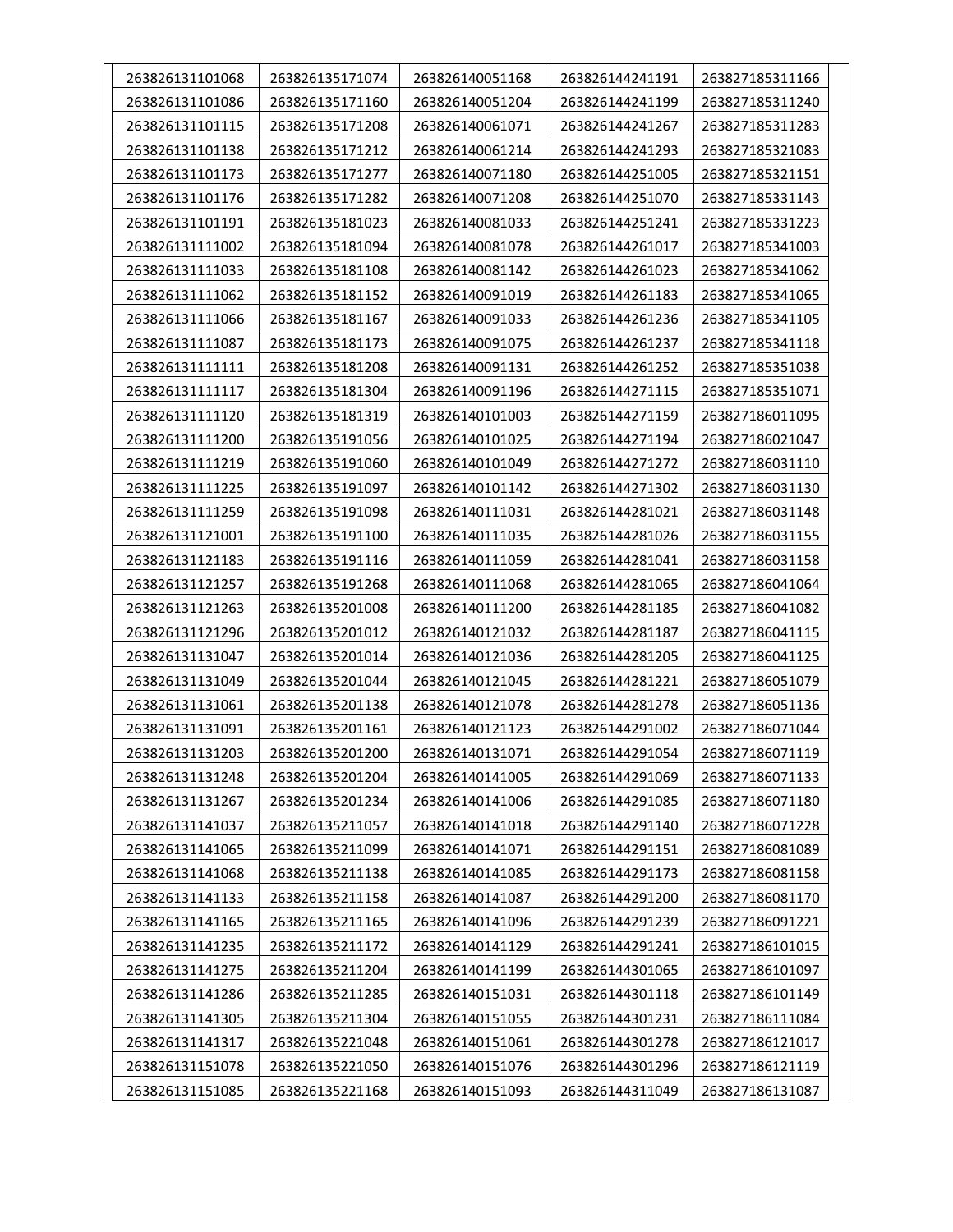| 263826131151097 | 263826135221178 | 263826140151126 | 263826144311143 | 263827186131138 |
|-----------------|-----------------|-----------------|-----------------|-----------------|
| 263826131151098 | 263826135231016 | 263826140151227 | 263826144311240 | 263827186131175 |
| 263826131151125 | 263826135231034 | 263826140161088 | 263826144311249 | 263827186141030 |
| 263826131151198 | 263826135231041 | 263826140171069 | 263826144311299 | 263827186141058 |
| 263826131151205 | 263826135231046 | 263826140171072 | 263826144321023 | 263827186141146 |
| 263826131151217 | 263826135231179 | 263826140171153 | 263826144321128 | 263827186151083 |
| 263826131151307 | 263826135231192 | 263826140171211 | 263826144321139 | 263827186151158 |
| 263826131151318 | 263826135231209 | 263826140181019 | 263826144321162 | 263827186151172 |
| 263826131161052 | 263826135231256 | 263826140181071 | 263826144321172 | 263827186161069 |
| 263826131161100 | 263826135231258 | 263826140181117 | 263826144331004 | 263827186191177 |
| 263826131161109 | 263826135231314 | 263826140191023 | 263826144331041 | 263827186201113 |
| 263826131161152 | 263826135241039 | 263826140191080 | 263826144331124 | 263827186201227 |
| 263826131161157 | 263826135241116 | 263826140191107 | 263826144331284 | 263827186211032 |
| 263826131161208 | 263826135241245 | 263826140191230 | 263826144341042 | 263827186211195 |
| 263826131161246 | 263826135241265 | 263826140201081 | 263826144341069 | 263827186211234 |
| 263826131161294 | 263826135241271 | 263826140201101 | 263826144341113 | 263827186221199 |
| 263826131171020 | 263826135241286 | 263826140201155 | 263826144341125 | 263827186221219 |
| 263826131171048 | 263826135251069 | 263826140201222 | 263826144341126 | 263827186231228 |
| 263826131171148 | 263826135251073 | 263826140211009 | 263826144341136 | 263827186241005 |
| 263826131171155 | 263826135251125 | 263826140211180 | 263826144341205 | 263827186251026 |
| 263826131171156 | 263826135251178 | 263826140211204 | 263826144341211 | 263827186261228 |
| 263826131171195 | 263826135251195 | 263826140211221 | 263826144351041 | 263827186271094 |
| 263826131181006 | 263826135251205 | 263826140221002 | 263826144351059 | 263827186281087 |
| 263826131181090 | 263826135251292 | 263826140221099 | 263826144351072 | 263827186281147 |
| 263826131181212 | 263826135251295 | 263826140221107 | 263826144351087 | 263827186281178 |
| 263826131181234 | 263826135251313 | 263826140231081 | 263826144351264 | 263827186291121 |
| 263826131181296 | 263826135261037 | 263826140231092 | 263826145011002 | 263827186301229 |
| 263826131191007 | 263826135261056 | 263826140231099 | 263826145011076 | 263827186301250 |
| 263826131191084 | 263826135261109 | 263826140231121 | 263826145011150 | 263827186311141 |
| 263826131191097 | 263826135261125 | 263826140231134 | 263826145011157 | 263827186321182 |
| 263826131191116 | 263826135261186 | 263826140231164 | 263826145011197 | 263827186331051 |
| 263826131191150 | 263826135261201 | 263826140231186 | 263826145011206 | 263827186331109 |
| 263826131191197 | 263826135261212 | 263826140231201 | 263826145011207 | 263827186331195 |
| 263826131191228 | 263826135261248 | 263826140231205 | 263826145011253 | 263827186341019 |
| 263826131191242 | 263826135261256 | 263826140241011 | 263826145011264 | 263827186341114 |
| 263826131201003 | 263826135261278 | 263826140241013 | 263826145011311 | 263827186341226 |
| 263826131201020 | 263826135261281 | 263826140241029 | 263826145011321 | 263827186351052 |
| 263826131201023 | 263826135271011 | 263826140241040 | 263826145011350 | 263827186351136 |
| 263826131201072 | 263826135271065 | 263826140241070 | 263826145011374 | 263827187011096 |
| 263826131201081 | 263826135271074 | 263826140241094 | 263826145021004 | 263827187011252 |
| 263826131201168 | 263826135271082 | 263826140241101 | 263826145021129 | 263827187021040 |
| 263826131201170 | 263826135271087 | 263826140241156 | 263826145021140 | 263827187021135 |
| 263826131201304 | 263826135271142 | 263826140241232 | 263826145021163 | 263827187021198 |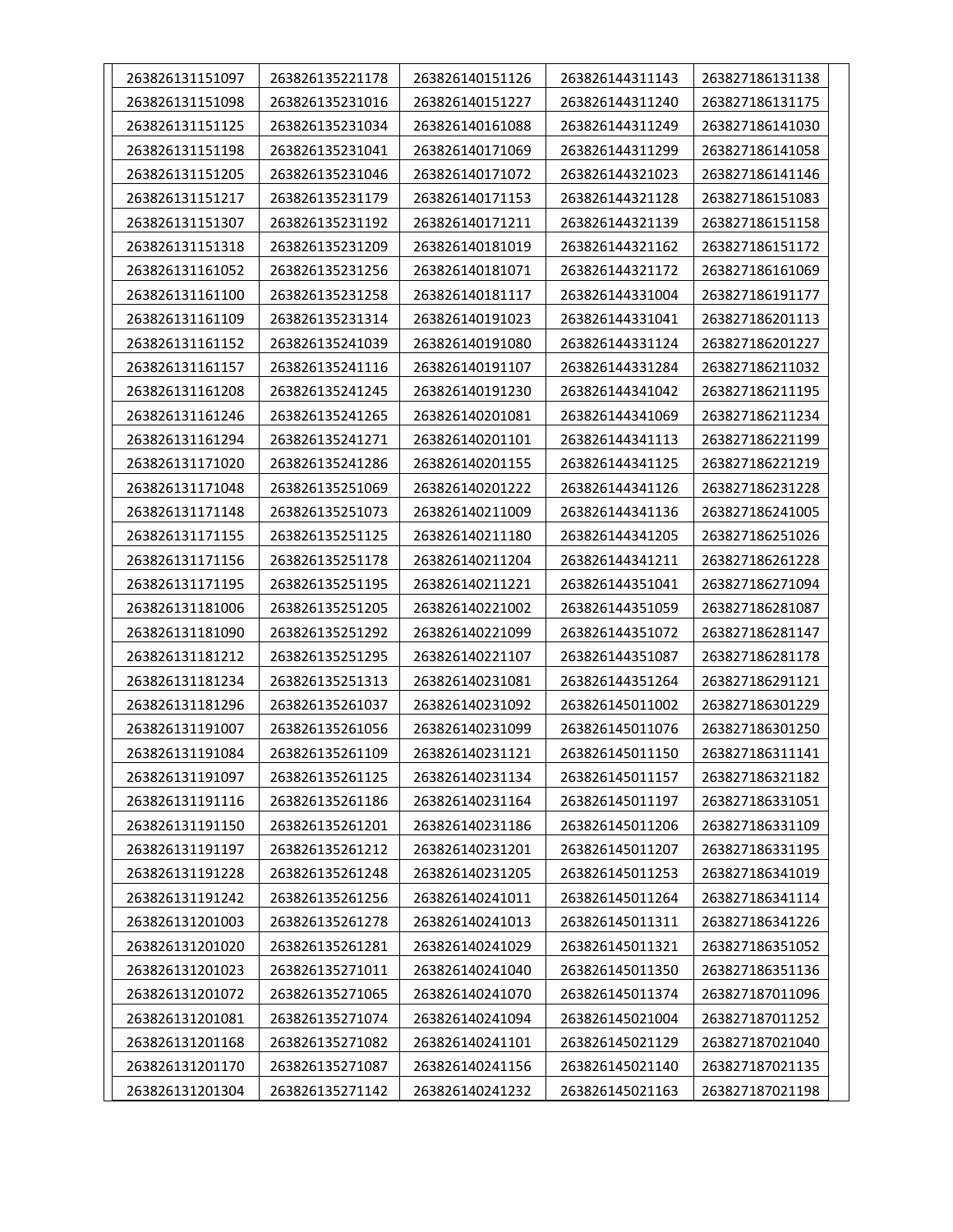| 263826131211015 | 263826135271172 | 263826140241242 | 263826145021196 | 263827187031083 |
|-----------------|-----------------|-----------------|-----------------|-----------------|
| 263826131211042 | 263826135271192 | 263826140251088 | 263826145021281 | 263827187031174 |
| 263826131211058 | 263826135271201 | 263826140251128 | 263826145021326 | 263827187031198 |
| 263826131211069 | 263826135271273 | 263826140251159 | 263826145021339 | 263827187031242 |
| 263826131211109 | 263826135281078 | 263826140251237 | 263826145031024 | 263827187041126 |
| 263826131211196 | 263826135281085 | 263826140261020 | 263826145031123 | 263827187041128 |
| 263826131211225 | 263826135281115 | 263826140261023 | 263826145031212 | 263827187051079 |
| 263826131211226 | 263826135281127 | 263826140261032 | 263826145031232 | 263827187051214 |
| 263826131211228 | 263826135281129 | 263826140261107 | 263826145031262 | 263827187061003 |
| 263826131211229 | 263826135291017 | 263826140261144 | 263826145031332 | 263827187061058 |
| 263826131211230 | 263826135291082 | 263826140261156 | 263826145031357 | 263827187061159 |
| 263826131221102 | 263826135291174 | 263826140261262 | 263826145041022 | 263827187071030 |
| 263826131221167 | 263826135291195 | 263826140271085 | 263826145041024 | 263827187071078 |
| 263826131221195 | 263826135291198 | 263826140271124 | 263826145041046 | 263827187091033 |
| 263826131221276 | 263826135291209 | 263826140271139 | 263826145041068 | 263827187101043 |
| 263826131221297 | 263826135291269 | 263826140271202 | 263826145041295 | 263827187101083 |
| 263826131221299 | 263826135291283 | 263826140271215 | 263826145041301 | 263827187101313 |
| 263826131221317 | 263826135301014 | 263826140271238 | 263826145041309 | 263827187111261 |
| 263826131231032 | 263826135301027 | 263826140281049 | 263826145041382 | 263827187111296 |
| 263826131231051 | 263826135301035 | 263826140281054 | 263826145051016 | 263827187121083 |
| 263826131231052 | 263826135301128 | 263826140281062 | 263826145051053 | 263827187121283 |
| 263826131231080 | 263826135301173 | 263826140281094 | 263826145051067 | 263827187121287 |
| 263826131231099 | 263826135301210 | 263826140281139 | 263826145051158 | 263827187121321 |
| 263826131231194 | 263826135301227 | 263826140281229 | 263826145051206 | 263827187131310 |
| 263826131231203 | 263826135301276 | 263826140291039 | 263826145051287 | 263827187141197 |
| 263826131231252 | 263826135301306 | 263826140291059 | 263826145051370 | 263827187141250 |
| 263826131231265 | 263826135301320 | 263826140291062 | 263826145051383 | 263827187151023 |
| 263826131231309 | 263826135311009 | 263826140291069 | 263826145061049 | 263827187151271 |
| 263826132011154 | 263826135311037 | 263826140291134 | 263826145061058 | 263827187161277 |
| 263826132011180 | 263826135311048 | 263826140291146 | 263826145061105 | 263827187171069 |
| 263826132011195 | 263826135311051 | 263826140301037 | 263826145061153 | 263827187171230 |
| 263826132011196 | 263826135311069 | 263826140301125 | 263826145061200 | 263827187181004 |
| 263826132011227 | 263826135311099 | 263826140301139 | 263826145061233 | 263827187181143 |
| 263826132011269 | 263826135311145 | 263826140301200 | 263826145061248 | 263827187181278 |
| 263826132021089 | 263826135311146 | 263826140301203 | 263826145061254 | 263827187191003 |
| 263826132021125 | 263826135311167 | 263826140301258 | 263826145061264 | 263827187201076 |
| 263826132021134 | 263826135311173 | 263826140301260 | 263826145071018 | 263827187201106 |
| 263826132021190 | 263826135311209 | 263826140301263 | 263826145071027 | 263827187211154 |
| 263826132031001 | 263826135311215 | 263826140311046 | 263826145071073 | 263827187221221 |
| 263826132031055 | 263826135311269 | 263826140311068 | 263826145071106 | 263827187221295 |
| 263826132031107 | 263826135321104 | 263826140311074 | 263826145071129 | 263827187231068 |
| 263826132031163 | 263826135331034 | 263826140311155 | 263826145071176 | 263827187241050 |
| 263826132031213 | 263826135331045 | 263826140321019 | 263826145071182 | 263827187241282 |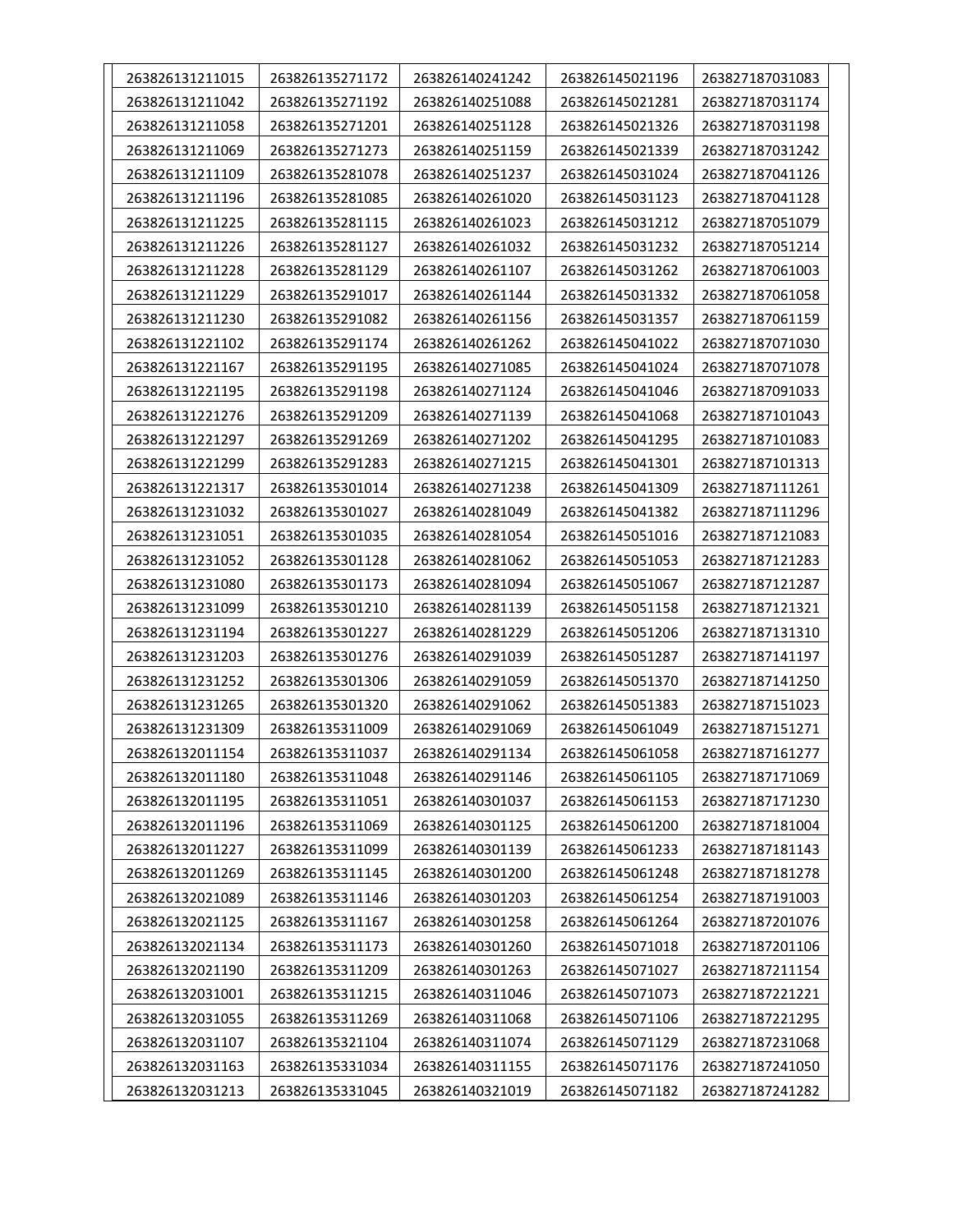| 263826132031230 | 263826135331197 | 263826140321047 | 263826145071350 | 263827187251156 |
|-----------------|-----------------|-----------------|-----------------|-----------------|
| 263826132041008 | 263826135331203 | 263826140321049 | 263826145071361 | 263827187261067 |
| 263826132041022 | 263826135331215 | 263826140321131 | 263826145071370 | 263827187261305 |
| 263826132041046 | 263826135331257 | 263826140321134 | 263826145071384 | 263827187271282 |
| 263826132041060 | 263826135331266 | 263826140321161 | 263826145071411 | 263827187281285 |
| 263826132041143 | 263826135341005 | 263826140321193 | 263826145081018 | 263827187291253 |
| 263826132041170 | 263826135341047 | 263826140321228 | 263826145081031 | 263827187291264 |
| 263826132041173 | 263826135341105 | 263826140321243 | 263826145081078 | 263827187291314 |
| 263826132041233 | 263826135341181 | 263826140331056 | 263826145081102 | 263827187301245 |
| 263826132051038 | 263826135341255 | 263826140341016 | 263826145081145 | 263827187301259 |
| 263826132051076 | 263826135341291 | 263826140341035 | 263826145081156 | 263827187321045 |
| 263826132051127 | 263826135351119 | 263826140341085 | 263826145081161 | 263827187321175 |
| 263826132051136 | 263826135351174 | 263826140341174 | 263826145081251 | 263827187321200 |
| 263826132051187 | 263826135351181 | 263826140341185 | 263826145081266 | 263827187331107 |
| 263826132051219 | 263826135351271 | 263826140341228 | 263826145081318 | 263827187331273 |
| 263826132061004 | 263826135351282 | 263826140341232 | 263826145081403 | 263827187331293 |
| 263826132061016 | 263826135351312 | 263826140351024 | 263826145081407 | 263827187341013 |
| 263826132061039 | 263826136011042 | 263826140351025 | 263826145091018 | 263827187341063 |
| 263826132061106 | 263826136011055 | 263826140351075 | 263826145091019 | 263827187341302 |
| 263826132061119 | 263826136011163 | 263826140351092 | 263826145091033 | 263827188011288 |
| 263826132061147 | 263826136021016 | 263826140351141 | 263826145091082 | 263827188021011 |
| 263826132061175 | 263826136021080 | 263826140351152 | 263826145091113 | 263827188021270 |
| 263826132061264 | 263826136021101 | 263826140351250 | 263826145101124 | 263827188021307 |
| 263826132071141 | 263826136021112 | 263826141011080 | 263826145101208 | 263827188031189 |
| 263826132071147 | 263826136031059 | 263826141011127 | 263826145101258 | 263827188031220 |
| 263826132071162 | 263826136031070 | 263826141021019 | 263826145101278 | 263827188031308 |
| 263826132081027 | 263826136031075 | 263826141021081 | 263826145101286 | 263827188041064 |
| 263826132081063 | 263826136031128 | 263826141021085 | 263826145101316 | 263827188051027 |
| 263826132081102 | 263826136031184 | 263826141021145 | 263826145101332 | 263827188051165 |
| 263826132081131 | 263826136031190 | 263826141041084 | 263826145101346 | 263827188061238 |
| 263826132081206 | 263826136041047 | 263826141041091 | 263826145101353 | 263827188061312 |
| 263826132081220 | 263826136041094 | 263826141041122 | 263826145101403 | 263827188081123 |
| 263826132091033 | 263826136041102 | 263826141041140 | 263826145111081 | 263827188081305 |
| 263826132091066 | 263826136041198 | 263826141051046 | 263826145111111 | 263827188091013 |
| 263826132091136 | 263826136051002 | 263826141051110 | 263826145111140 | 263827188091079 |
| 263826132091161 | 263826136051021 | 263826141061110 | 263826145111202 | 263827188091189 |
| 263826132091211 | 263826136051055 | 263826141061144 | 263826145111244 | 263827188091198 |
| 263826132091238 | 263826136051104 | 263826141071064 | 263826145111291 | 263827188091343 |
| 263826132091241 | 263826136051125 | 263826141071148 | 263826145111345 | 263827188101263 |
| 263826132091280 | 263826136061020 | 263826141081042 | 263826145111365 | 263827188111409 |
| 263826132101030 | 263826136061031 | 263826141091019 | 263826145111390 | 263827188121068 |
| 263826132101082 | 263826136061047 | 263826141091055 | 263826145111404 | 263827188121303 |
| 263826132101097 | 263826136061090 | 263826141091056 | 263826145211086 | 263827188131246 |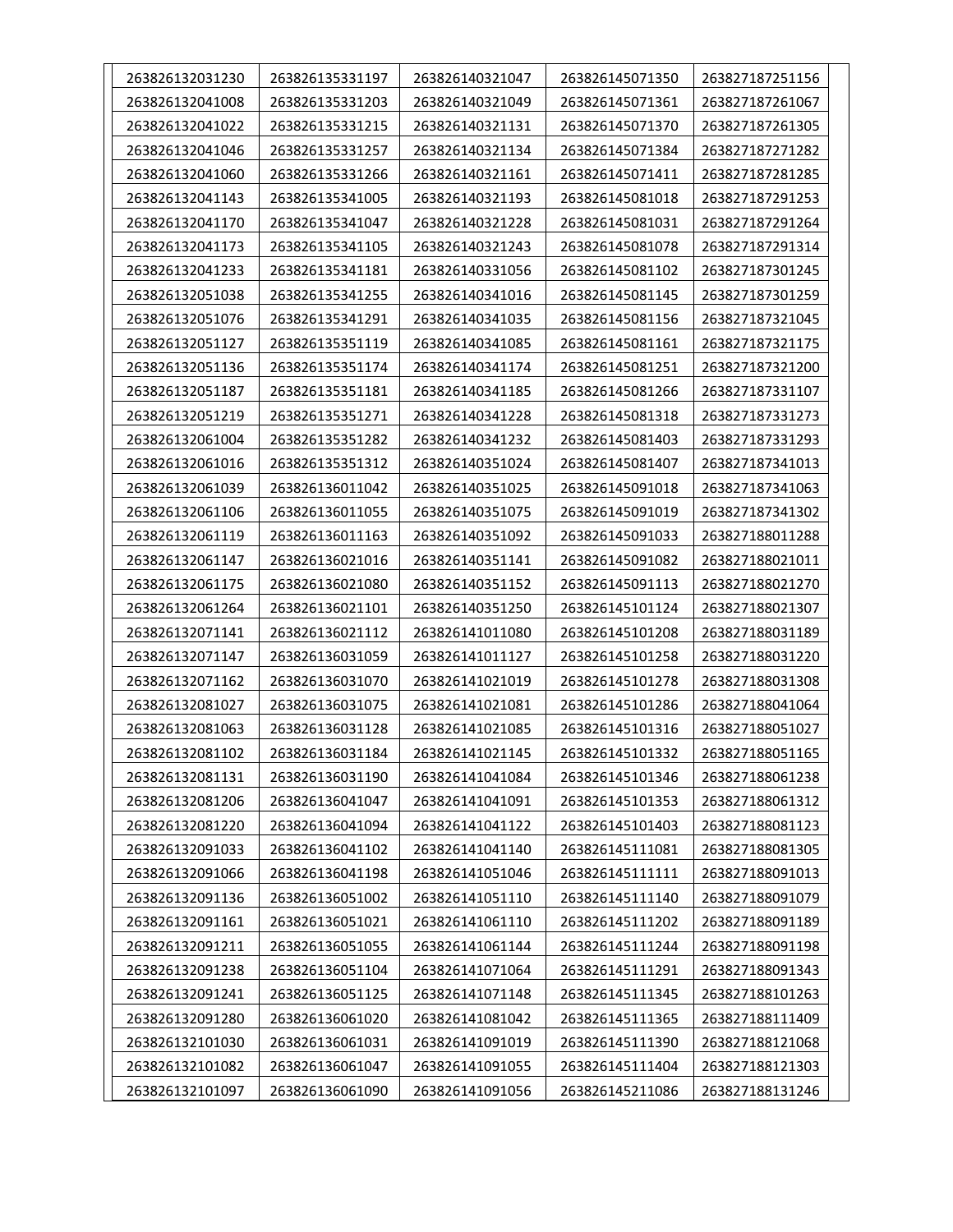| 263826132101143 | 263826136061111 | 263826141091060 | 263826145211175 | 263827188131359 |
|-----------------|-----------------|-----------------|-----------------|-----------------|
| 263826132101196 | 263826136071004 | 263826141091087 | 263826145211241 | 263827188141025 |
| 263826132101220 | 263826136071074 | 263826141091095 | 263826145211283 | 263827188141345 |
| 263826132101226 | 263826136071146 | 263826141091121 | 263826145211381 | 263827188151036 |
| 263826132101227 | 263826136071152 | 263826141091127 | 263826145211391 | 263827188151226 |
| 263826132101239 | 263826136071185 | 263826141091136 | 263826145211411 | 263827188151332 |
| 263826132111102 | 263826136081030 | 263826141101016 | 263826145221086 | 263827188151396 |
| 263826132111122 | 263826136081038 | 263826141101038 | 263826145221089 | 263827188171019 |
| 263826132111216 | 263826136081146 | 263826141101048 | 263826145221108 | 263827188171033 |
| 263826132111241 | 263826136081179 | 263826141101057 | 263826145221197 | 263827188171059 |
| 263826132211006 | 263826136091028 | 263826141111019 | 263826145221315 | 263827188171104 |
| 263826132211038 | 263826136091076 | 263826141111024 | 263826145221325 | 263827188171181 |
| 263826132211134 | 263826136091104 | 263826141111095 | 263826145221349 | 263827188171248 |
| 263826132211186 | 263826136091158 | 263826141121060 | 263826145221359 | 263827188171258 |
| 263826132211217 | 263826136091164 | 263826141121084 | 263826145221371 | 263827188191018 |
| 263826132221072 | 263826136091173 | 263826141121096 | 263826145231039 | 263827188191233 |
| 263826132221103 | 263826136101098 | 263826141121149 | 263826145231051 | 263827188191270 |
| 263826132221111 | 263826136101130 | 263826141131001 | 263826145231111 | 263827188201066 |
| 263826132221135 | 263826136111137 | 263826141131049 | 263826145231149 | 263827188201093 |
| 263826132221149 | 263826136111164 | 263826141131050 | 263826145231208 | 263827188201136 |
| 263826132221152 | 263826136121042 | 263826141131101 | 263826145231211 | 263827188201251 |
| 263826132221196 | 263826136121048 | 263826141141006 | 263826145231285 | 263827188201358 |
| 263826132221207 | 263826136121102 | 263826141141046 | 263826145231347 | 263827188221005 |
| 263826132221213 | 263826136121114 | 263826141151075 | 263826145231357 | 263827188221083 |
| 263826132221222 | 263826136121137 | 263826141151122 | 263826145231390 | 263827188221394 |
| 263826132221264 | 263826136131002 | 263826141161031 | 263826145231417 | 263827188221439 |
| 263826132231027 | 263826136131140 | 263826141161057 | 263826145241046 | 263827188231374 |
| 263826132231028 | 263826136131199 | 263826141161094 | 263826145241161 | 263827188241008 |
| 263826132231096 | 263826136141059 | 263826141171026 | 263826145241184 | 263827188241017 |
| 263826132231105 | 263826136141132 | 263826141171049 | 263826145241193 | 263827188261023 |
| 263826132231145 | 263826136141161 | 263826141171104 | 263826145241257 | 263827188261118 |
| 263826132231163 | 263826136141177 | 263826141181064 | 263826145241319 | 263827188271206 |
| 263826132231208 | 263826136151042 | 263826141181098 | 263826145241326 | 263827188271392 |
| 263826132231211 | 263826136151117 | 263826141181140 | 263826145251005 | 263827188271428 |
| 263826132231317 | 263826136161065 | 263826141191100 | 263826145251014 | 263827188281141 |
| 263826132241028 | 263826136161118 | 263826141191102 | 263826145251052 | 263827188281227 |
| 263826132241030 | 263826136161124 | 263826141191108 | 263826145251114 | 263827188281296 |
| 263826132241034 | 263826136161153 | 263826141201045 | 263826145251180 | 263827188291217 |
| 263826132241092 | 263826136161173 | 263826141201103 | 263826145251233 | 263827188291407 |
| 263826132241229 | 263826136161174 | 263826141201104 | 263826145251350 | 263827188301026 |
| 263826132241264 | 263826136161190 | 263826141201146 | 263826145251353 | 263827188301055 |
| 263826132241268 | 263826136171072 | 263826141211040 | 263826145251384 | 263827188301156 |
| 263826132241316 | 263826136171167 | 263826141211197 | 263826145261018 | 263827188301356 |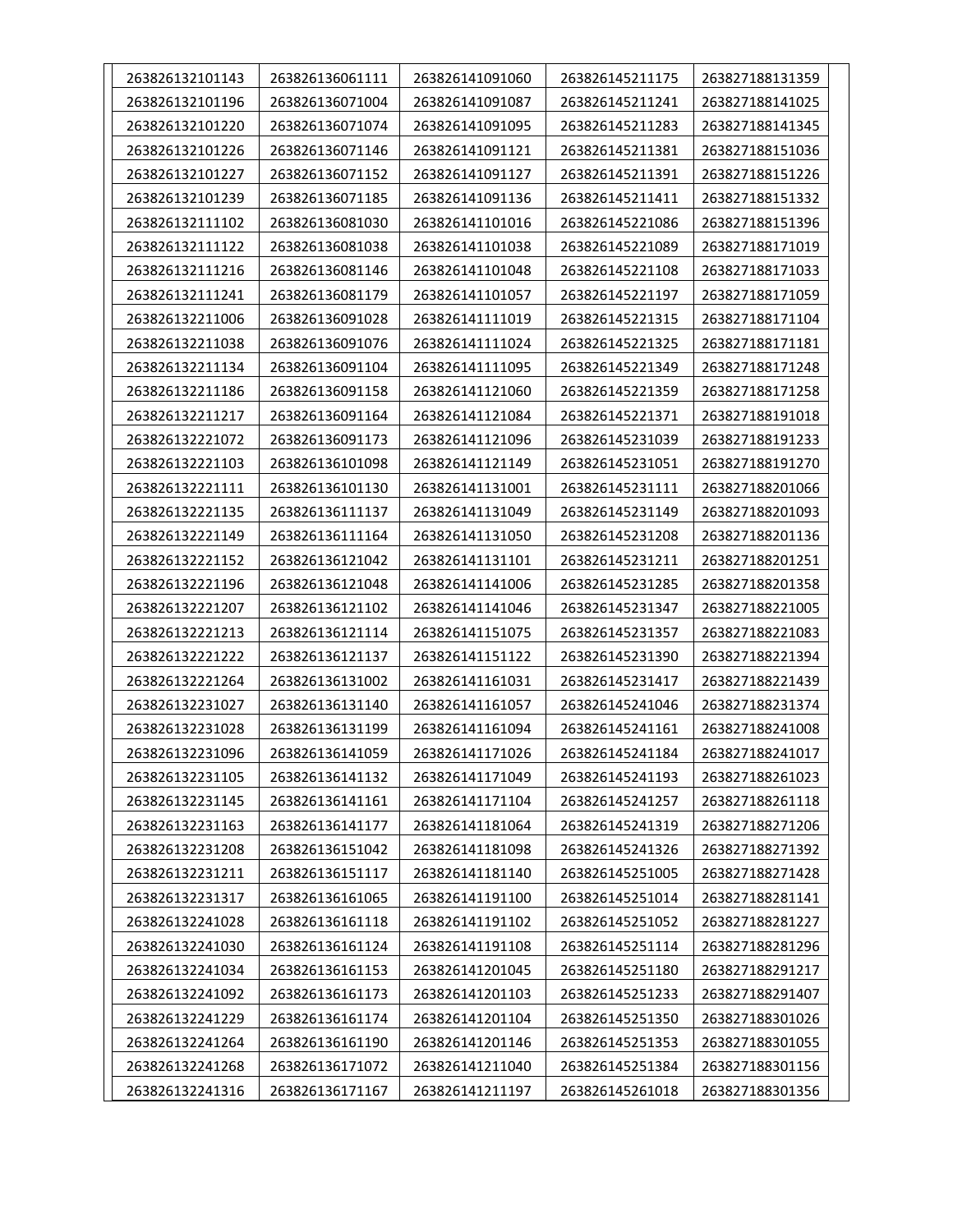| 263826132251030 | 263826136171173 | 263826141221003 | 263826145261029 | 263827188301370 |
|-----------------|-----------------|-----------------|-----------------|-----------------|
| 263826132251056 | 263826136171199 | 263826141221077 | 263826145261049 | 263827188301402 |
| 263826132251077 | 263826136181020 | 263826141221159 | 263826145261091 | 263827188311126 |
| 263826132251154 | 263826136181058 | 263826141231009 | 263826145261114 | 263827188311214 |
| 263826132251162 | 263826136181086 | 263826141231105 | 263826145261122 | 263827188311309 |
| 263826132251296 | 263826136181091 | 263826141231115 | 263826145261126 | 263827188311334 |
| 263826132251307 | 263826136191030 | 263826141241018 | 263826145261178 | 263827188331101 |
| 263826132261003 | 263826136191064 | 263826141241091 | 263826145261179 | 263827188331219 |
| 263826132261028 | 263826136191074 | 263826141241129 | 263826145261293 | 263827188331241 |
| 263826132261073 | 263826136191112 | 263826141241205 | 263826145261318 | 263827188331249 |
| 263826132261080 | 263826136191146 | 263826141251040 | 263826145261337 | 263827188331413 |
| 263826132261089 | 263826136201156 | 263826141251046 | 263826145261347 | 263827188341186 |
| 263826132261094 | 263826136201182 | 263826141251099 | 263826145261360 | 263827188341358 |
| 263826132261102 | 263826136201189 | 263826141251109 | 263826145261371 | 263827188341376 |
| 263826132261174 | 263826136211035 | 263826141251125 | 263826145261395 | 263827188341421 |
| 263826132261223 | 263826136211039 | 263826141251143 | 263826145261440 | 263827188351306 |
| 263826132261242 | 263826136211202 | 263826141251146 | 263826145271002 | 263827188351429 |
| 263826132261260 | 263826136211211 | 263826141261025 | 263826145271061 | 263827189011036 |
| 263826132261304 | 263826136221089 | 263826141261061 | 263826145271137 | 263827189011124 |
| 263826132271012 | 263826136221090 | 263826141261070 | 263826145271187 | 263827189011169 |
| 263826132271022 | 263826136221110 | 263826141261106 | 263826145271244 | 263827189011249 |
| 263826132271035 | 263826136221140 | 263826141261130 | 263826145271270 | 263827189021084 |
| 263826132271043 | 263826136221142 | 263826141261150 | 263826145271283 | 263827189021097 |
| 263826132271117 | 263826136221179 | 263826141261181 | 263826145271310 | 263827189021118 |
| 263826132271144 | 263826136221205 | 263826141271067 | 263826145271376 | 263827189021159 |
| 263826132271148 | 263826136231012 | 263826141271079 | 263826145271379 | 263827189031262 |
| 263826132271152 | 263826136231094 | 263826141271089 | 263826145271395 | 263827189031268 |
| 263826132271161 | 263826136231113 | 263826141271102 | 263826145271407 | 263827189031316 |
| 263826132271172 | 263826136231152 | 263826141271122 | 263826145271424 | 263827189041074 |
| 263826132271178 | 263826136231158 | 263826141281074 | 263826145281025 | 263827189041156 |
| 263826132271222 | 263826136241094 | 263826141281161 | 263826145281043 | 263827189051040 |
| 263826132271234 | 263826136241118 | 263826141291133 | 263826145281117 | 263827189051078 |
| 263826132271258 | 263826136241182 | 263826141291182 | 263826145281243 | 263827189051091 |
| 263826132271262 | 263826136251027 | 263826141291208 | 263826145281295 | 263827189051290 |
| 263826132281038 | 263826136251042 | 263826141301006 | 263826145281361 | 263827189061196 |
| 263826132281061 | 263826136251108 | 263826141301051 | 263826145281365 | 263827189061202 |
| 263826132281088 | 263826136251135 | 263826141301114 | 263826145281437 | 263827189061318 |
| 263826132281102 | 263826136251167 | 263826141301157 | 263826145291021 | 263827189091052 |
| 263826132281110 | 263826136261061 | 263826141301170 | 263826145291034 | 263827189091093 |
| 263826132281208 | 263826136261095 | 263826141321033 | 263826145291037 | 263827189091146 |
| 263826132281274 | 263826136261154 | 263826141321182 | 263826145291087 | 263827189091207 |
| 263826132291003 | 263826136261199 | 263826141331025 | 263826145291107 | 263827189101032 |
| 263826132291056 | 263826136271147 | 263826141331142 | 263826145291147 | 263827189101224 |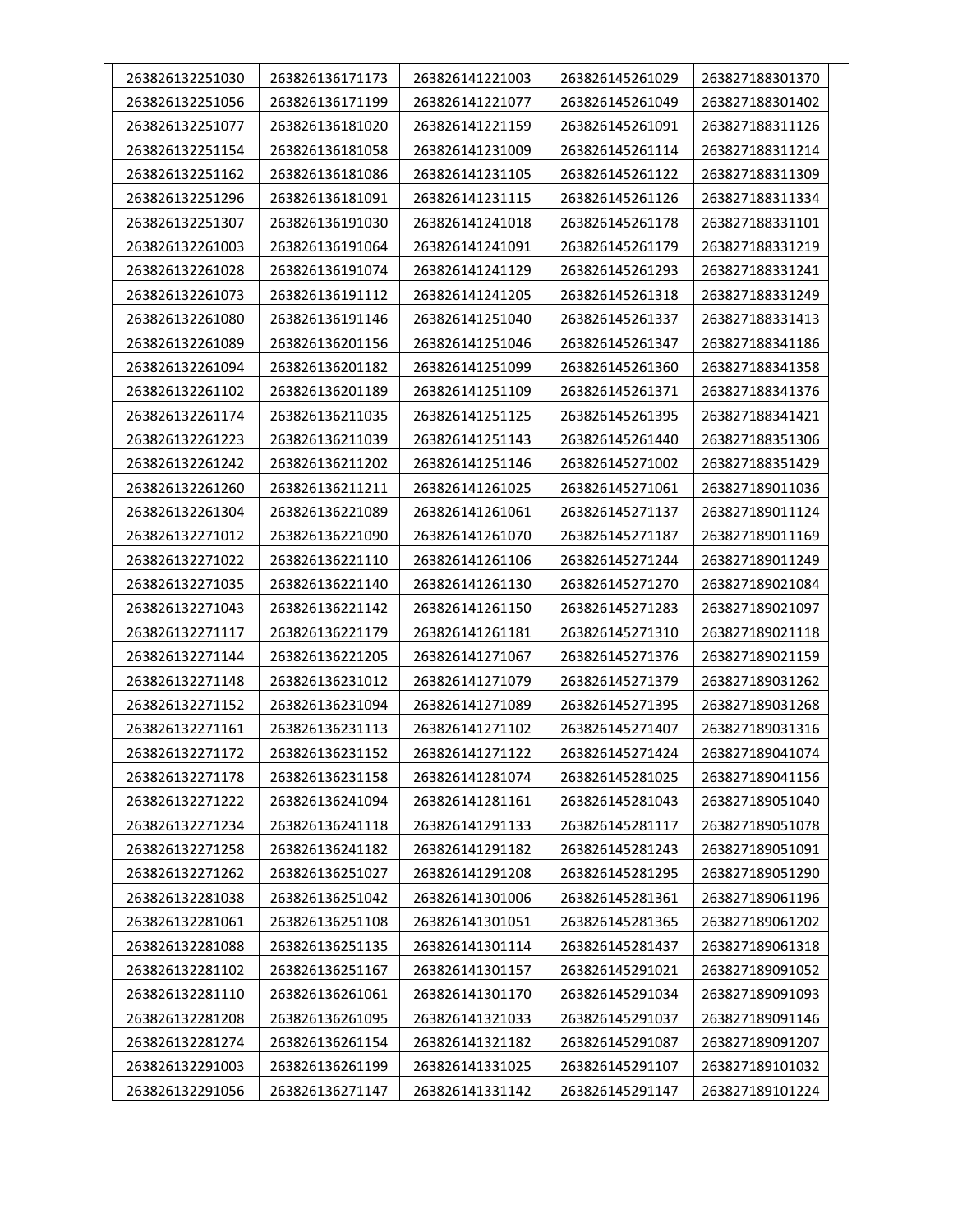| 263826132291163 | 263826136271155 | 263826141331171 | 263826145291189 | 263827189101282 |
|-----------------|-----------------|-----------------|-----------------|-----------------|
| 263826132291264 | 263826136271161 | 263826141341120 | 263826145291197 | 263827189111007 |
| 263826132301043 | 263826136281088 | 263826141341179 | 263826145291271 | 263827189111047 |
| 263826132301092 | 263826136281097 | 263826141351084 | 263826145291309 | 263827189111307 |
| 263826132301096 | 263826136281108 | 263826141351098 | 263826145291330 | 263827189121322 |
| 263826132301115 | 263826136281132 | 263826141351124 | 263826145301037 | 263827189121323 |
| 263826132301201 | 263826136281141 | 263826141351171 | 263826145301114 | 263827189131012 |
| 263826132301202 | 263826136281154 | 263826142011050 | 263826145301134 | 263827189131131 |
| 263826132301272 | 263826136281165 | 263826142011127 | 263826145301194 | 263827189141061 |
| 263826132301319 | 263826136291084 | 263826142011155 | 263826145301237 | 263827189151081 |
| 263826132311007 | 263826136291185 | 263826142011179 | 263826145301279 | 263827189151287 |
| 263826132311015 | 263826136291197 | 263826142011210 | 263826145301286 | 263827189151335 |
| 263826132311056 | 263826136291235 | 263826142021162 | 263826145301357 | 263827189161018 |
| 263826132311070 | 263826136301028 | 263826142021175 | 263826145301360 | 263827189161099 |
| 263826132311103 | 263826136311022 | 263826142021198 | 263826145311010 | 263827189161264 |
| 263826132311121 | 263826136311110 | 263826142021224 | 263826145311015 | 263827189171011 |
| 263826132311166 | 263826136311155 | 263826142031020 | 263826145311017 | 263827189171077 |
| 263826132311187 | 263826136321018 | 263826142031107 | 263826145311026 | 263827189171220 |
| 263826132311218 | 263826136321061 | 263826142031135 | 263826145311054 | 263827189181100 |
| 263826132311220 | 263826136321111 | 263826142031174 | 263826145311101 | 263827189191003 |
| 263826132311225 | 263826136321136 | 263826142031185 | 263826145311140 | 263827189191031 |
| 263826132311312 | 263826136321188 | 263826142031209 | 263826145311170 | 263827189191143 |
| 263826132321038 | 263826136321200 | 263826142031219 | 263826145311229 | 263827189191167 |
| 263826132321045 | 263826136331005 | 263826142041004 | 263826145311241 | 263827189201130 |
| 263826132321056 | 263826136331020 | 263826142041029 | 263826145311257 | 263827189201252 |
| 263826132321072 | 263826136331030 | 263826142041030 | 263826145311267 | 263827189211153 |
| 263826132321192 | 263826136331104 | 263826142041040 | 263826145311274 | 263827189211187 |
| 263826132321215 | 263826136331174 | 263826142041087 | 263826145321004 | 263827189211225 |
| 263826132321259 | 263826136331237 | 263826142041095 | 263826145321033 | 263827189211231 |
| 263826132321281 | 263826136341014 | 263826142041126 | 263826145321036 | 263827189211316 |
| 263826132321298 | 263826136341065 | 263826142041146 | 263826145321073 | 263827189221151 |
| 263826132321317 | 263826136351056 | 263826142041209 | 263826145321109 | 263827189221344 |
| 263826132331016 | 263826136351075 | 263826142041240 | 263826145321150 | 263827189231069 |
| 263826132331036 | 263826136351137 | 263826142051011 | 263826145321167 | 263827189231338 |
| 263826132331051 | 263826136351166 | 263826142051039 | 263826145321300 | 263827189251153 |
| 263826132331066 | 263826137011037 | 263826142051090 | 263826145331064 | 263827189261017 |
| 263826132331099 | 263826137011059 | 263826142051207 | 263826145331099 | 263827189261271 |
| 263826132331103 | 263826137011129 | 263826142051256 | 263826145331157 | 263827189271105 |
| 263826132331111 | 263826137011157 | 263826142061188 | 263826145331161 | 263827189281182 |
| 263826132331113 | 263826137011166 | 263826142061191 | 263826145331172 | 263827189291034 |
| 263826132331141 | 263826137011188 | 263826142061234 | 263826145331248 | 263827189291224 |
| 263826132331166 | 263826137011189 | 263826142071035 | 263826145331253 | 263827189301193 |
| 263826132331186 | 263826137021036 | 263826142071112 | 263826145331323 | 263827189311090 |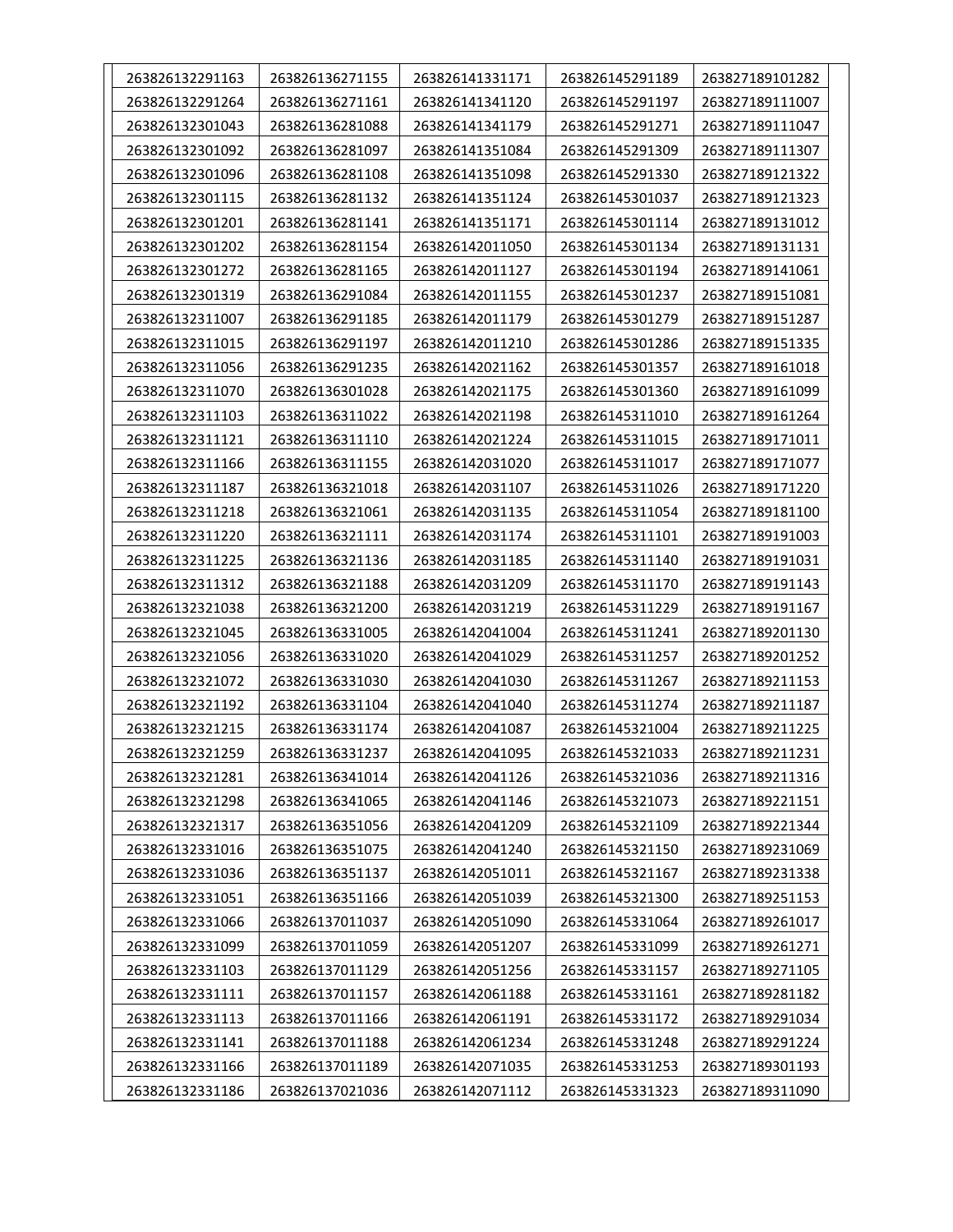| 263826132331198 | 263826137021186 | 263826142071172 | 263826145331331 | 263827189311247 |
|-----------------|-----------------|-----------------|-----------------|-----------------|
| 263826132331206 | 263826137031001 | 263826142071283 | 263826145331408 | 263827189321040 |
| 263826132331209 | 263826137031026 | 263826142081058 | 263826145331440 | 263827189321130 |
| 263826132331241 | 263826137031074 | 263826142081094 | 263826145341016 | 263827189321155 |
| 263826132331244 | 263826137031096 | 263826142081095 | 263826145341066 | 263827189321196 |
| 263826132331260 | 263826137041074 | 263826142081139 | 263826145341168 | 263827189331216 |
| 263826132331272 | 263826137041110 | 263826142081141 | 263826145341194 | 263827189341152 |
| 263826132341031 | 263826137041199 | 263826142081150 | 263826145341286 | 263827189341166 |
| 263826132341060 | 263826137051035 | 263826142081172 | 263826145341293 | 263827189341178 |
| 263826132341085 | 263826137051093 | 263826142081227 | 263826145341298 | 263827189351246 |
| 263826132341094 | 263826137051110 | 263826142081276 | 263826145341317 | 263827189351250 |
| 263826132341126 | 263826137051179 | 263826142081277 | 263826145351020 | 263827429011046 |
| 263826132341147 | 263826137051198 | 263826142091166 | 263826145351053 | 263827429011100 |
| 263826132341149 | 263826137061017 | 263826142091227 | 263826145351060 | 263827429011188 |
| 263826132341185 | 263826137061024 | 263826142091261 | 263826145351112 | 263827429011228 |
| 263826132341209 | 263826137061025 | 263826142101003 | 263826145351124 | 263827429061012 |
| 263826132341268 | 263826137061045 | 263826142101006 | 263826145351226 | 263827429081086 |
| 263826132341279 | 263826137061200 | 263826142101041 | 263826145351274 | 263827429081222 |
| 263826132351037 | 263826137071011 | 263826142101052 | 263826145351342 | 263827429101052 |
| 263826132351089 | 263826137071029 | 263826142101121 | 263826145351405 | 263827429101111 |
| 263826132351133 | 263826137071145 | 263826142101145 | 263826146011016 | 263827429101209 |
| 263826132351215 | 263826137071181 | 263826142101226 | 263826146011017 | 263827429101248 |
| 263826132351227 | 263826137081039 | 263826142101263 | 263826146011032 | 263827429111030 |
| 263826132351283 | 263826137081052 | 263826142111025 | 263826146011057 | 263827429111204 |
| 263826132351311 | 263826137081198 | 263826142111097 | 263826146011117 | 263827429121131 |
| 263826133011019 | 263826137091064 | 263826142111141 | 263826146011135 | 263827429131006 |
| 263826133011047 | 263826137101051 | 263826142111243 | 263826146011138 | 263827429131234 |
| 263826133011181 | 263826137101083 | 263826142111257 | 263826146011139 | 263827429141131 |
| 263826133021144 | 263826137101093 | 263826142111278 | 263826146011179 | 263827429151039 |
| 263826133021146 | 263826137101139 | 263826142121053 | 263826146011187 | 263827429161103 |
| 263826133021160 | 263826137101154 | 263826142121105 | 263826146011193 | 263827429161234 |
| 263826133021187 | 263826137101186 | 263826142121123 | 263826146011197 | 263827429171177 |
| 263826133021195 | 263826137111047 | 263826142121163 | 263826146021032 | 263827429171195 |
| 263826133031064 | 263826137111060 | 263826142121180 | 263826146021045 | 263827429181054 |
| 263826133031071 | 263826137111066 | 263826142121186 | 263826146021060 | 263827429191231 |
| 263826133031078 | 263826137111122 | 263826142121287 | 263826146021074 | 263827429191243 |
| 263826133031100 | 263826137111129 | 263826142131061 | 263826146021159 | 263827429201177 |
| 263826133031170 | 263826137121072 | 263826142131103 | 263826146031005 | 263827429201265 |
| 263826133041077 | 263826137121094 | 263826142131104 | 263826146031067 | 263827429211254 |
| 263826133041109 | 263826137121135 | 263826142131119 | 263826146031134 | 263827429221079 |
| 263826133041145 | 263826137121174 | 263826142131182 | 263826146031138 | 263827429231026 |
| 263826133041162 | 263826137131010 | 263826142131252 | 263826146031194 | 263827429231040 |
| 263826133051018 | 263826137131074 | 263826142131285 | 263826146041007 | 263827429231111 |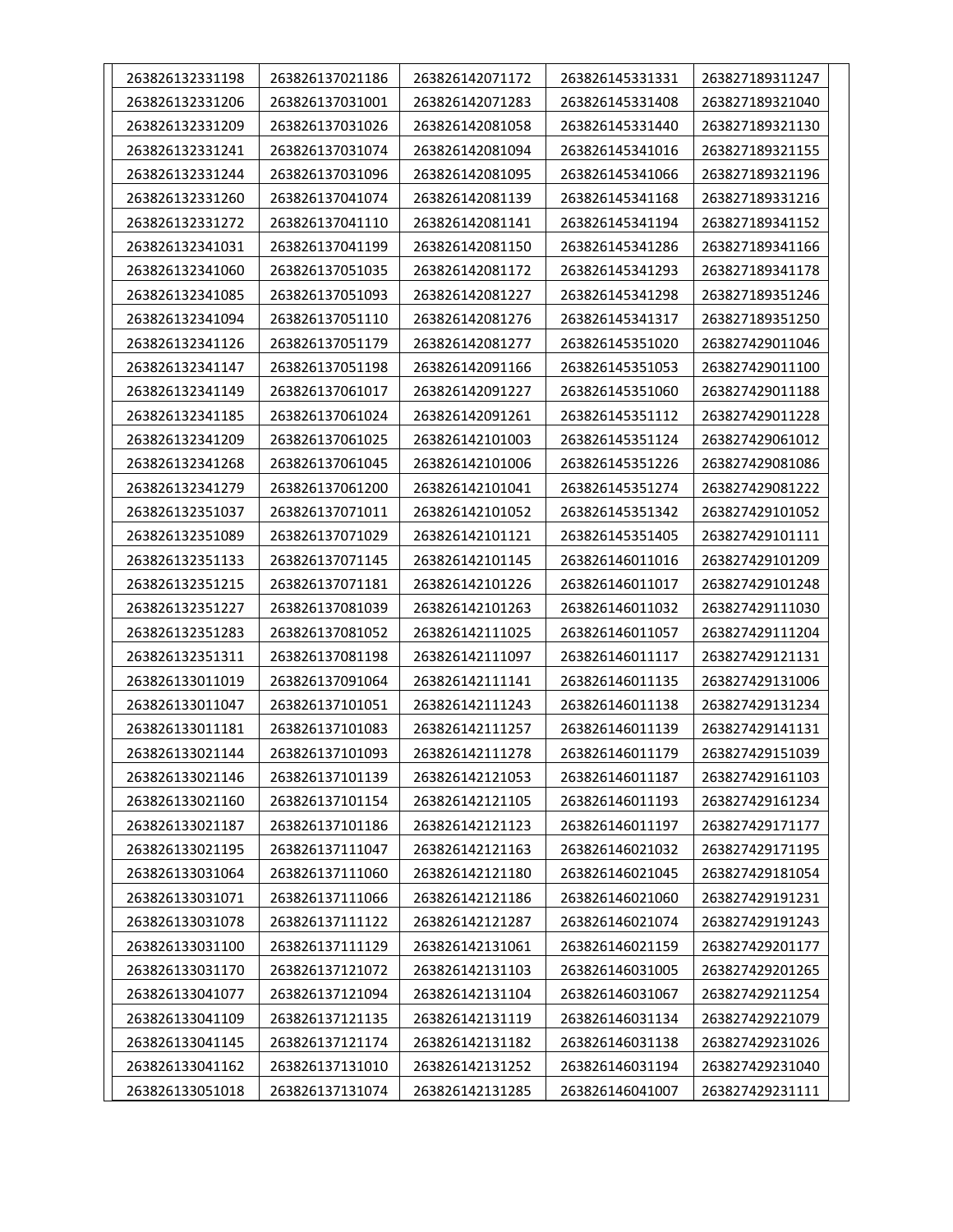| 263826133051029 | 263826137131077 | 263826142131303 | 263826146041015 | 263827429251144 |
|-----------------|-----------------|-----------------|-----------------|-----------------|
| 263826133051103 | 263826137131090 | 263826142141008 | 263826146041021 | 263827429261023 |
| 263826133061001 | 263826137131103 | 263826142141023 | 263826146041093 | 263827429261124 |
| 263826133061078 | 263826137131135 | 263826142141067 | 263826146041117 | 263827429261166 |
| 263826133071047 | 263826137131159 | 263826142141086 | 263826146041192 | 263827429281064 |
| 263826133071199 | 263826137131161 | 263826142141098 | 263826146041195 | 263827429281222 |
| 263826133081027 | 263826137131165 | 263826142141103 | 263826146051021 | 263827429291178 |
| 263826133081029 | 263826137131186 | 263826142141191 | 263826146051054 | 263827429301054 |
| 263826133081050 | 263826137131210 | 263826142141256 | 263826146051107 | 263827429301230 |
| 263826133091049 | 263826137141086 | 263826142141262 | 263826146051152 | 263827429311002 |
| 263826133091074 | 263826137141098 | 263826142151067 | 263826146051200 | 263827429321150 |
| 263826133091076 | 263826137141122 | 263826142151074 | 263826146061097 | 263827429331074 |
| 263826133091081 | 263826137141137 | 263826142151075 | 263826146061110 | 263827429341238 |
| 263826133091162 | 263826137141140 | 263826142151085 | 263826146061120 | 263827429351034 |
| 263826133101061 | 263826137141154 | 263826142151086 | 263826146061124 | 263827429351075 |
| 263826133101097 | 263826137141173 | 263826142151112 | 263826146061136 | 263828104011191 |
| 263826133101124 | 263826137141230 | 263826142151128 | 263826146061180 | 263828118221074 |
| 263826133101127 | 263826137151081 | 263826142151130 | 263826146061184 | 263828342021278 |
| 263826133101159 | 263826137151167 | 263826142151144 | 263826146061193 | 263828343311167 |
| 263826133101193 | 263826137151168 | 263826142151153 | 263826146071017 | 263828353211076 |
| 263826133111027 | 263826137151252 | 263826142151276 | 263826146071037 | 263828445261080 |
| 263826133111139 | 263826137151260 | 263826142151293 | 263826146071050 | 263829208321181 |
| 263826133111148 | 263826137161047 | 263826142151319 | 263826146071067 | 263830151291297 |
| 263826133111152 | 263826137161055 | 263826142161016 | 263826146071103 | 263830153161075 |
| 263826133111161 | 263826137161065 | 263826142161070 | 263826146071131 | 263830154131045 |
| 263826133121004 | 263826137161104 | 263826142161084 | 263826146071193 | 263830156091078 |
| 263826133121079 | 263826137161124 | 263826142161085 | 263826146081015 | 263830421281052 |
| 263826133121100 | 263826137161148 | 263826142161089 | 263826146081026 | 263831408231019 |
| 263826133121123 | 263826137161167 | 263826142161122 | 263826146081053 | 263831408311068 |
| 263826133121125 | 263826137161196 | 263826142161145 | 263826146081097 |                 |
| 263826133121167 | 263826137161219 | 263826142161187 | 263826146081190 |                 |
| 263826133121175 | 263826137171015 | 263826142161219 | 263826146091121 |                 |

End of the list Total number of candidates shortlisted: **4312**